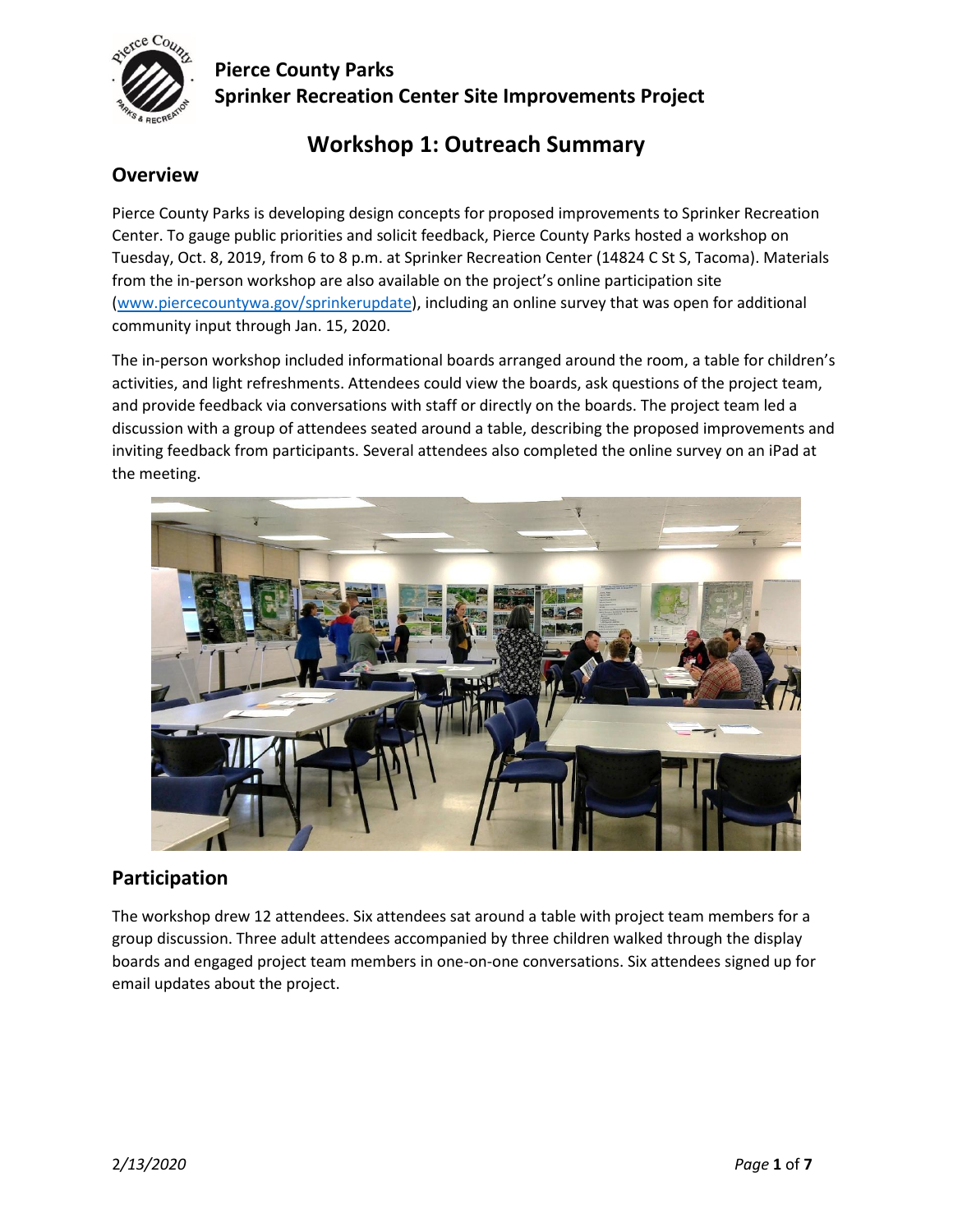## **Notifications**

People were notified about the workshop and project website in the following ways:

- Announcements on several Pierce County Parks websites
- Mailer sent to 4,000 residences within three miles of Sprinker Recreation Center
- Two banners and several posters on site at Sprinker Recreation Center
- Emails to approximately 650 contacts from the ActiveNet listserv (previous Sprinker event participants) and interested parties
- Emails to key stakeholders and flyers emailed to all Pierce County Parks Regional Managers, the East Side Community Center, and two local libraries (Parkland/Spanaway and Summit)
- Pierce County Parks Facebook posts the week before the workshop (reaching 850 people with 55 engagements and three shares) and the week of the meeting (reaching 5,164 people with 84 engagements and seven shares)
- Posts on community Facebook groups the week before the open house, including Midland Matters, Summit-Waller, North Clover Creek Collins, Parkland Bulletin Board, and Being Neighborly - Parkland
- Listings in the community calendars of the Tacoma News Tribune and Suburban Times
- Press releases published on the Pierce County News website and Suburban Times online newspaper
- Project team attendance at the Franklin Pierce Community Summit on Oct. 3, where they shared design concepts and handed out invites to the workshop
- Sign-up sheet placed in the Sprinker Control Room, with an invitation to receive email updates.

## **Summary of community feedback from the in-person workshop**

#### **Current use and existing outdoor recreational facilities**

Attendees had varying levels of previous experience at Sprinker Recreation Center, including playing tennis recreationally and through leagues, playing organized softball, using the basketball courts, walking through Bresemann Forest, skating on the indoor ice rink, and attending community events like "Junk in the Trunk" and the food truck festival.

Regarding the existing outdoor facilities, attendees expressed several concerns, including concern about safety issues in Bresemann Forest, a sense that there is not enough parking for events and tournaments, concern that the existing basketball courts are located too far back on the site, and a sense that the existing tennis courts are underutilized. Attendees also felt that the fencing around the site is unwelcoming and that the site is generally aesthetically unappealing.

#### **Proposed improvements**

About the proposed improvements to outdoor facilities at Sprinker, attendees shared the following feedback: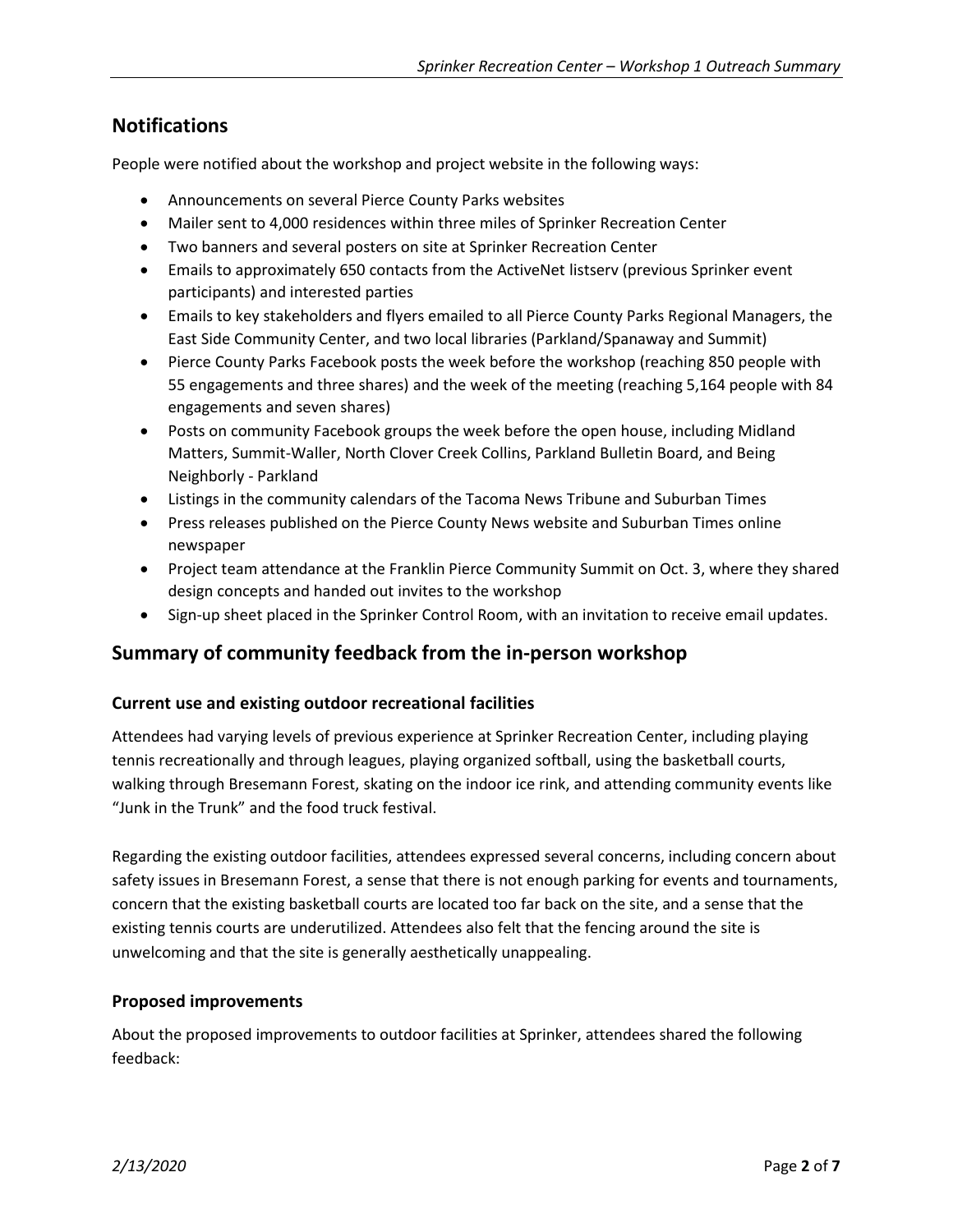- Comment from a passerby: Would love to have well-defined walking loops. Some parents come with their kids to their practices and end up waiting for three or more hours, which is a very long time with nothing to do. Walking is the preferred activity.
- Support for the all-weather turf fields, with the caveat of questioning how this would impact events like "Junk in the Trunk," since cars would not be allowed to park on turf
- Enthusiasm for the spray park, thinking it would draw many families
	- $\circ$  Attendees strongly felt the spray park should be located at Sprinker (question posed by staff). It would help to diversify the outdoor programming, as well as become an attraction. Attendees recommended the spray park be visible from the street to draw people in and that it should be located adjacent to a playground.
	- $\circ$  Attendees suggested that the spray park should be protected from errant baseballs from nearby ballfields
- Adamant support for protecting the osprey nests on the site. People love the ospreys and enjoy observing them.
- Interest in facilities and programming that serve all ages, from kids to seniors. Ideas for facilities that would interest seniors included a horseshoe pit, shuffleboard, and pickleball, and bingo
- Recurring call for more programming to make use of existing and future facilities
	- o Attendees expressed an interest in Pierce County Parks developing partnerships for programming to host large tennis and softball tournaments for kids and adults
- Call for more spectator seating and parking to support tournaments; concern that there would not be enough parking for tournaments and events
- General enthusiasm about the proposed improvements, with the sentiment that Sprinker is already a one-of-a-kind community asset and has the potential to draw many more people with improved facilities and programming
- Call for more picnic tables and shelters. The idea of the park as a one-stop destination, with available amenities for all members of the family (playground, spray park, picnic, sports) is highly appealing.

When asked if the proposed improvements were missing any facilities that the community would like to see, attendees expressed interest in:

- Interpretive signage that would provide historical, cultural, and ecological background information about the Sprinker site.
	- o Attendees noted the following historical information about the site:
		- A mine was once considered to be built in the Sprinker area
		- There used to be a trolley and Old Betsy the Steam Engine ran through the site
		- A destination on the Oregon Trail is nearby
- Additional parking, including at the north end of the site and at properties east of the existing site
- Safety improvements to Bresemann Forest
- A strong pedestrian connection from Military Rd and Pacific Ave to Sprinker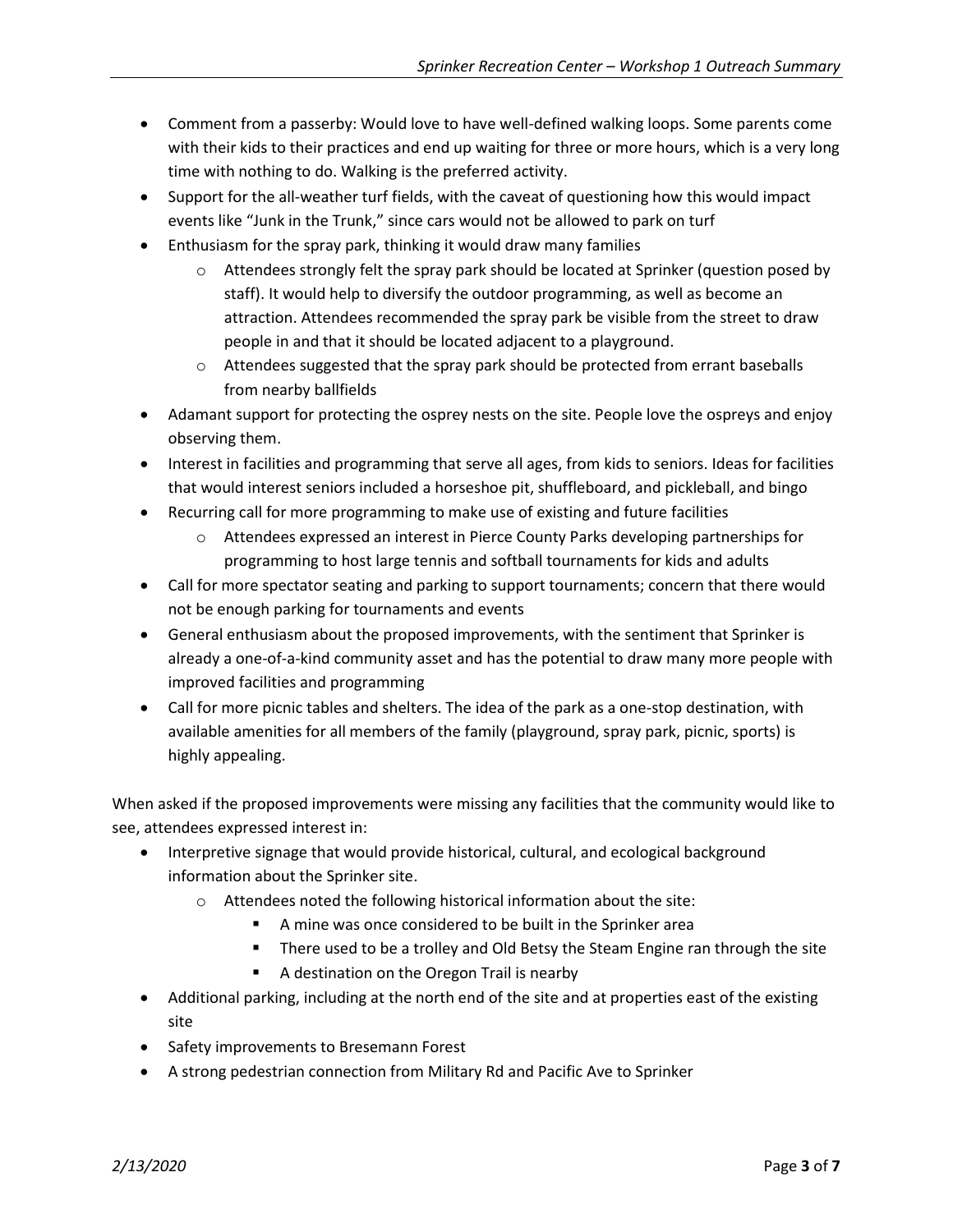#### **Other**

To advertise the facilities and programming at Sprinker, attendees suggested:

- More eye-catching signage on the building exterior, rebrand the recreation center and ice rink with a catchier recognizable name
- Signage on the highway, directing people to Sprinker
- Fliers for take-home packets at local elementary schools
- Have larger, grander entrances to the parking lot

Though not part of this planning effort, attendees expressed interest in improvements to the *indoor* facilities at Sprinker and requested more information about Pierce County Parks' indoor renovation plans when available.

## **Summary of community feedback from the online survey**

The online survey was open from Oct. 7, 2019, to Jan. 15, 2020. Forty-four people provided responses, of which 25 people completed the survey in entirety.

See Appendix A for the full response report from the online survey.

#### **Key takeaways from the survey responses include:**

- Regarding existing facilities, respondents expressed concern about safety and lack of lighting, as well as lack of seating, tables, and covered areas (especially for spectators of ballfield games). Respondents also expressed interest in year-round bathrooms and more parking spots that are accessible.
- Of the proposed elements, respondents expressed most interest in walking trails, flexible event space, open lawn/field areas, picnic areas, and a spray park.
- Other elements that are important to respondents include shelters for picnic areas and a formal park entry that is inviting.
- Regarding the proposed changes, many respondents expressed concern for safety and/or tree preservation. Other respondents expressed concern about accessibility for people with limited mobility, as well as concerns about access to open field space.
- Outreach methods that directed the most respondents to the survey include Facebook, emails (from community groups and schools, followed by Parks), and online calendars.

The following provides a summary of responses per each survey question.

#### **Question 1: In an average year, how often do you use the outdoor recreational facilities at Sprinker Recreation Center?**

- 38% of respondents answered "a few times a month"
- 28% of respondents answered "a few times a year"
- 22% answered "multiple times a week"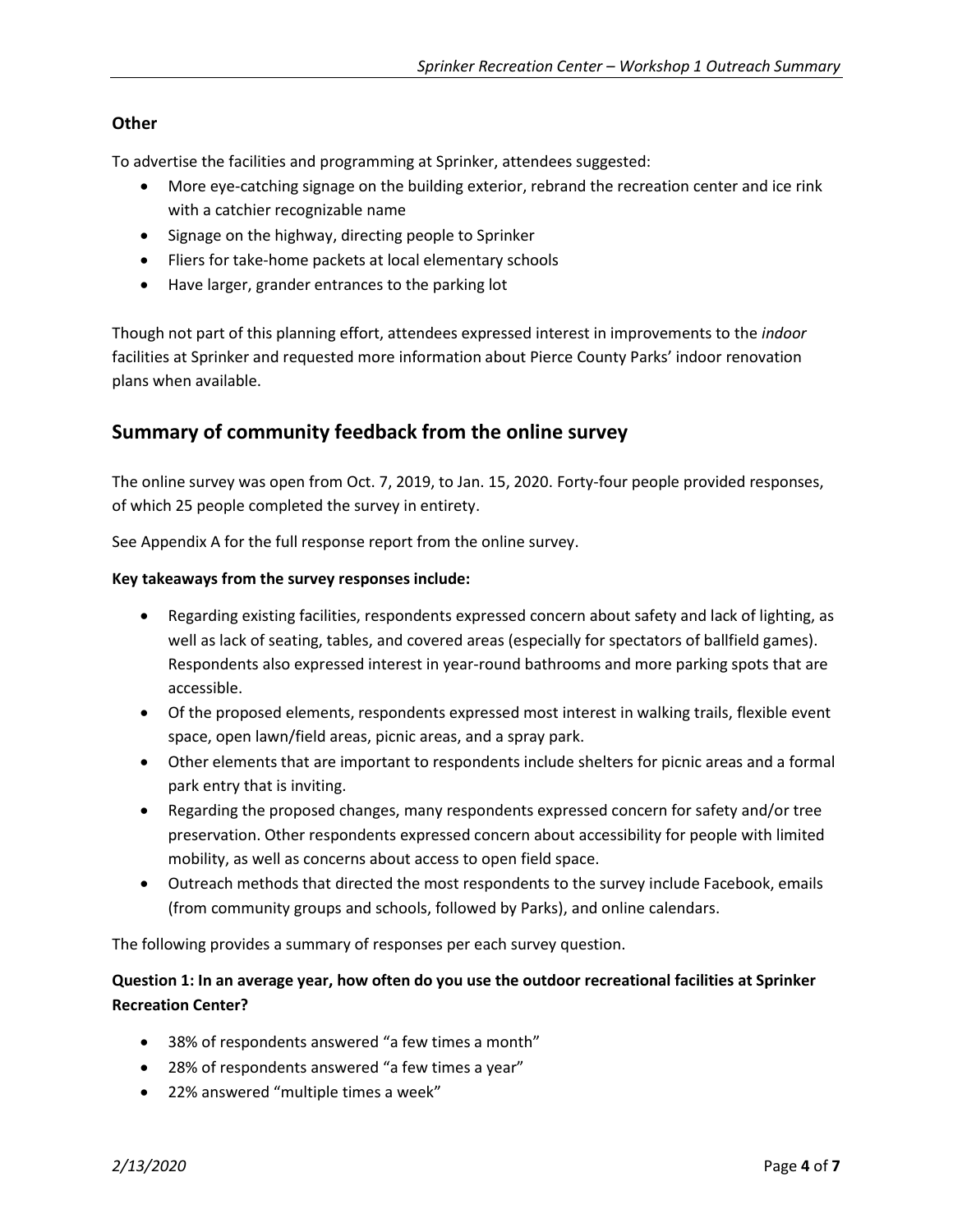• 13% answered "almost never, or I've never been to Sprinker"

#### **Question 2: What's the primary reason you don't use the outdoor facilities at Sprinker more often?**

• Answers varied, with common responses including not being interested in current activities offered and not knowing what programs are offered.

### **Question 3: Which outdoor facilities at Sprinker do you currently use most often? (Select all that apply)**

• Many respondents reported using the back field located behind the fenced ball field. Others reported using the play area, climbing rocks, and baseball or softball fields. A few use the hiking trails in Bresemann Forest.

## **Question 4: Pierce County Parks regularly hosts outdoor community events at Sprinker (for example, annual car show, food truck festival.) List any outdoor events you have attended at Sprinker or would like to attend in the future.**

• Respondents reported attending the food truck festival, car show, fantasy live action roleplaying games (LARP), carnival, and swap meets/Junk in the Trunk events. Others noted attending skate day and roller derby events, however, these would have occurred inside the Sprinker Recreation Center facilities.

### **Question 5: Do you have comments or concerns about any of Sprinker's existing outdoor recreational facilities or events?**

• Respondents expressed concern about safety and lack of lighting, as well as lack of seating, tables, and covered areas (especially for spectators of ballfield games). Respondents also expressed interest in year-round bathrooms and more parking spots are that accessible.

#### **Questions 6: Of the proposed program elements, which are the most important to you?**

- Fifty percent of respondents (*n* = 12) reported that walking trails are the most important to them.
- Approximately 38% of respondents reported that each of the following elements are most important to them, respectively: flexible event space, open lawn areas, picnic areas, and a spray park
- Approximately 21% of respondents reported that the playground is most important to them, and 17% reported that public art is most important.

#### **Question 7: Share comments about your favorite program elements.**

• Program elements that were commonly selected by respondents as their favorites included the spray park, walking trails, open field areas (especially for LARP-ing), picnic areas (many expressed interest in covered picnic areas), and a formal park entry that is inviting.

#### **Question 8: Are there any outdoor recreational facilities we've missed that you'd like to see?**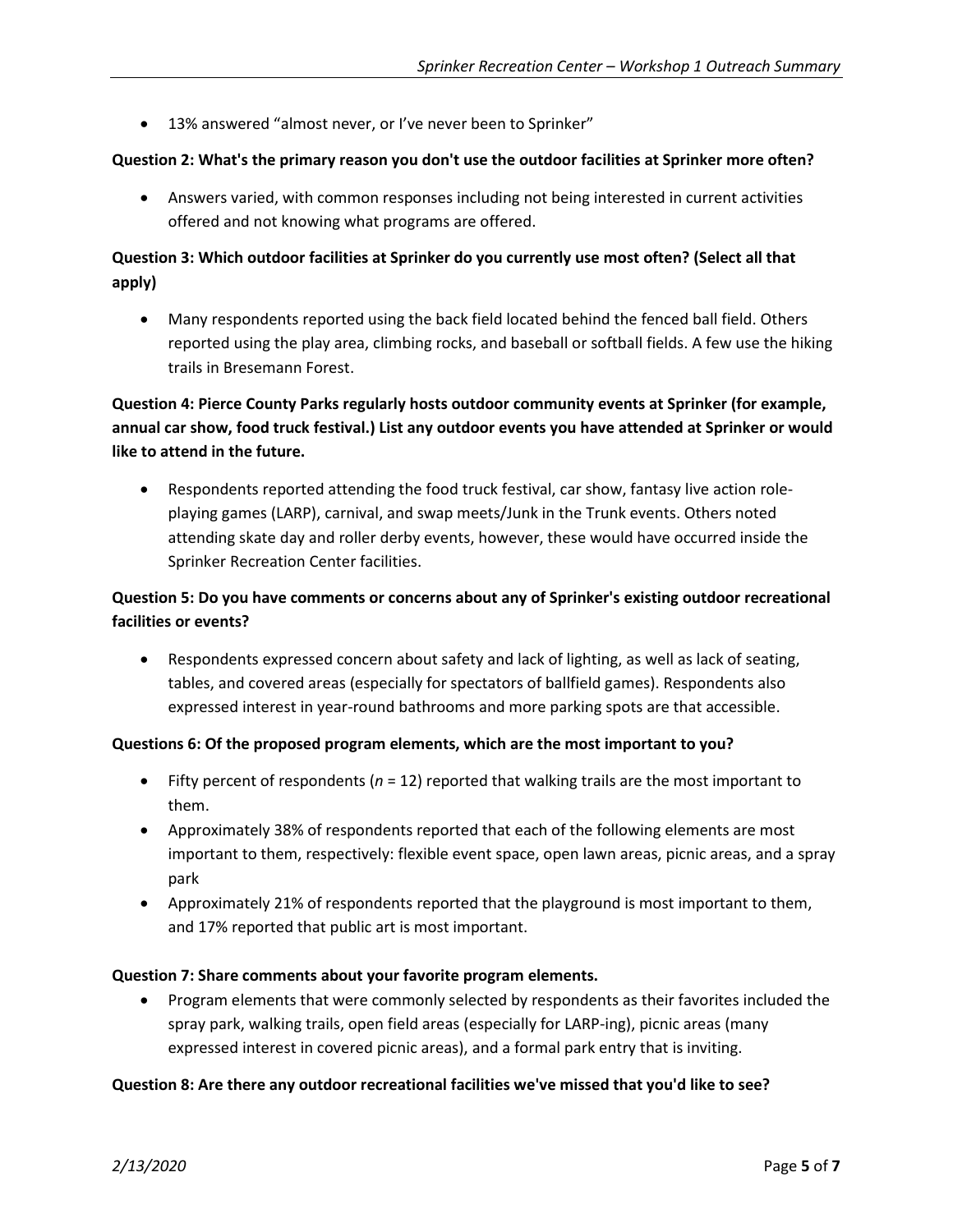Responses included the following facilities:

- Covered area for the back field, plus improvement to the rocky surface on the back field
- Swimming pool
- Off-leash dog park
- Batting cages
- Archery range
- Mountain bike trail
- Racquetball court
- Skate park

#### **Question 9: What concerns, if any, do you have about the proposed changes to Sprinker's outdoor facilities?**

• A majority of respondents expressed concern for safety/security and/or tree preservation. Other respondents expressed concern about accessibility for people with limited mobility, as well as concerns about access to open field space.

#### **Demographic summary**

Most people who completed the survey self-identify as white, between the ages of 35 and 44, and report speaking English at home.

#### **Next steps**

The public can follow along with the project on the project website, at [www.piercecountywa.gov/sprinkerupdate.](http://www.piercecountywa.gov/sprinkerupdate) The project team will solicit additional feedback from the community as they develop design concepts and move toward a final design.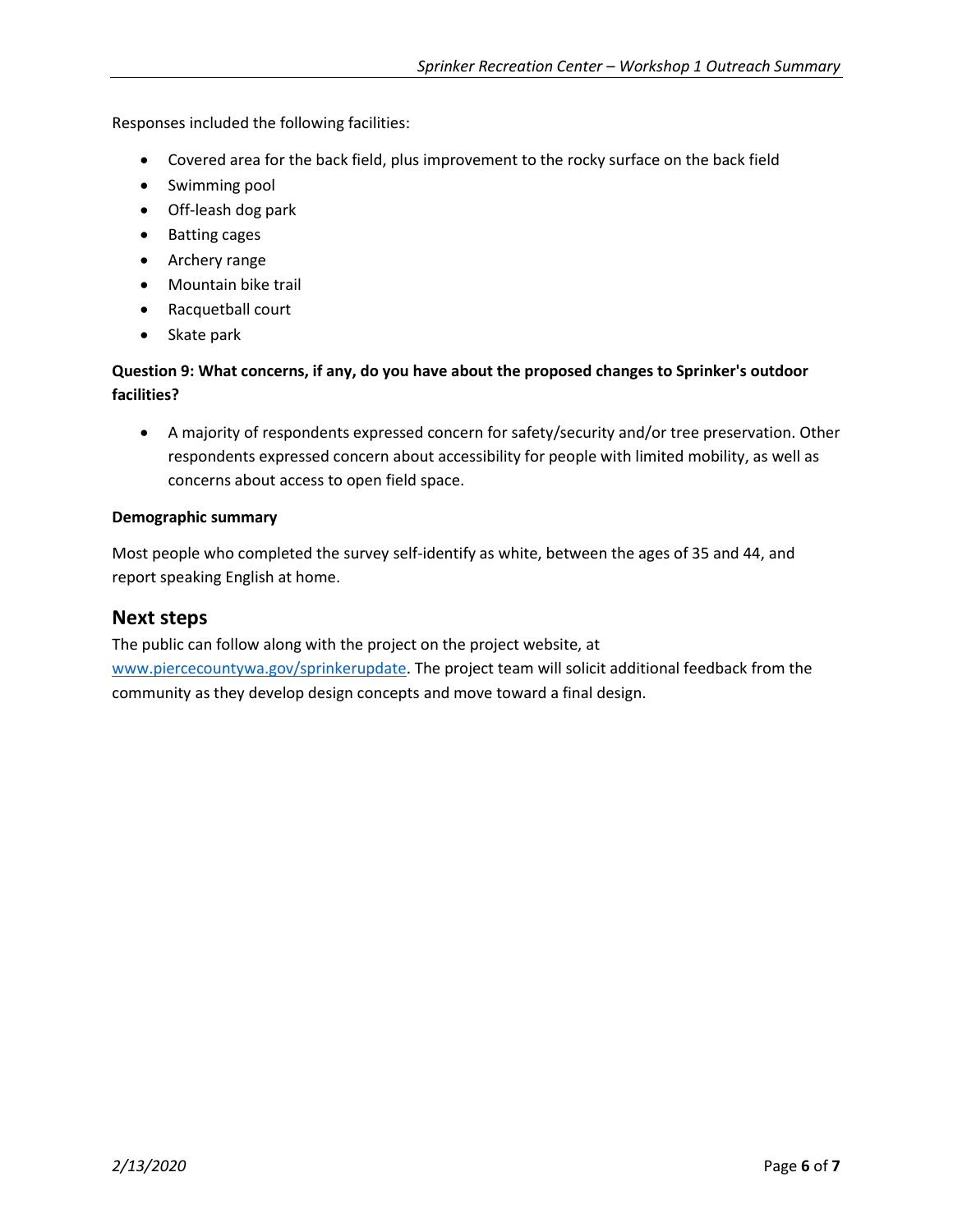**Appendix A. Full response report from the online survey**

# Report for Pierce County Parks | Sprinker **Recreation Center Outdoor Improvements** Project

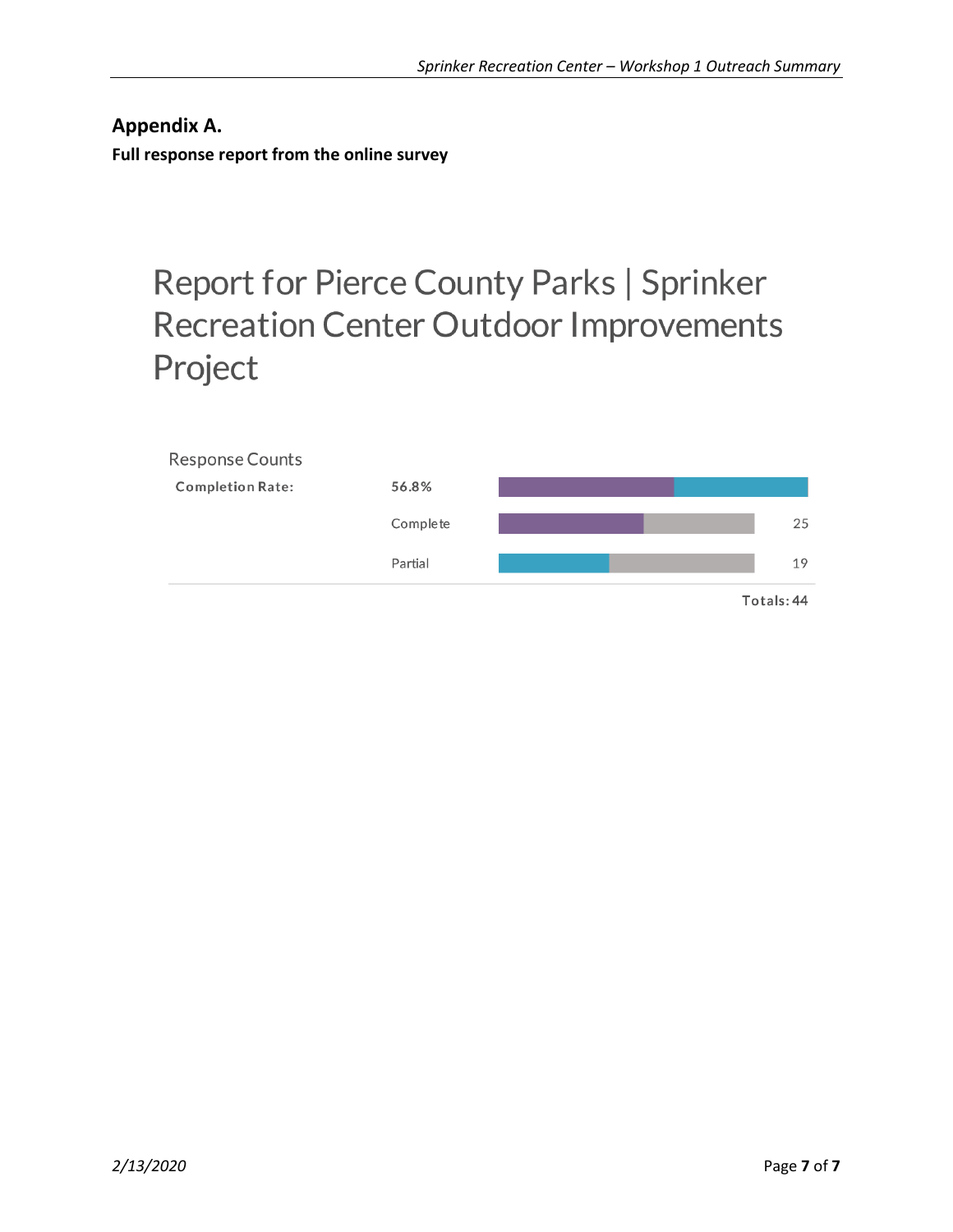## 1. In an average year, how often do you use the outdoor recreationalfacilities at Sprinker RecreationCenter? (Select one)



| Value                                        | <b>Percent</b> |       | <b>Responses</b> |
|----------------------------------------------|----------------|-------|------------------|
| A few times a month                          |                | 37.5% | 12               |
| A few times a year                           |                | 28.1% | 9                |
| Multiple times a week                        |                | 21.9% |                  |
| Almost never, or I've never been to Sprinker |                | 12.5% | $\overline{4}$   |
|                                              |                |       |                  |

**Totals: 32**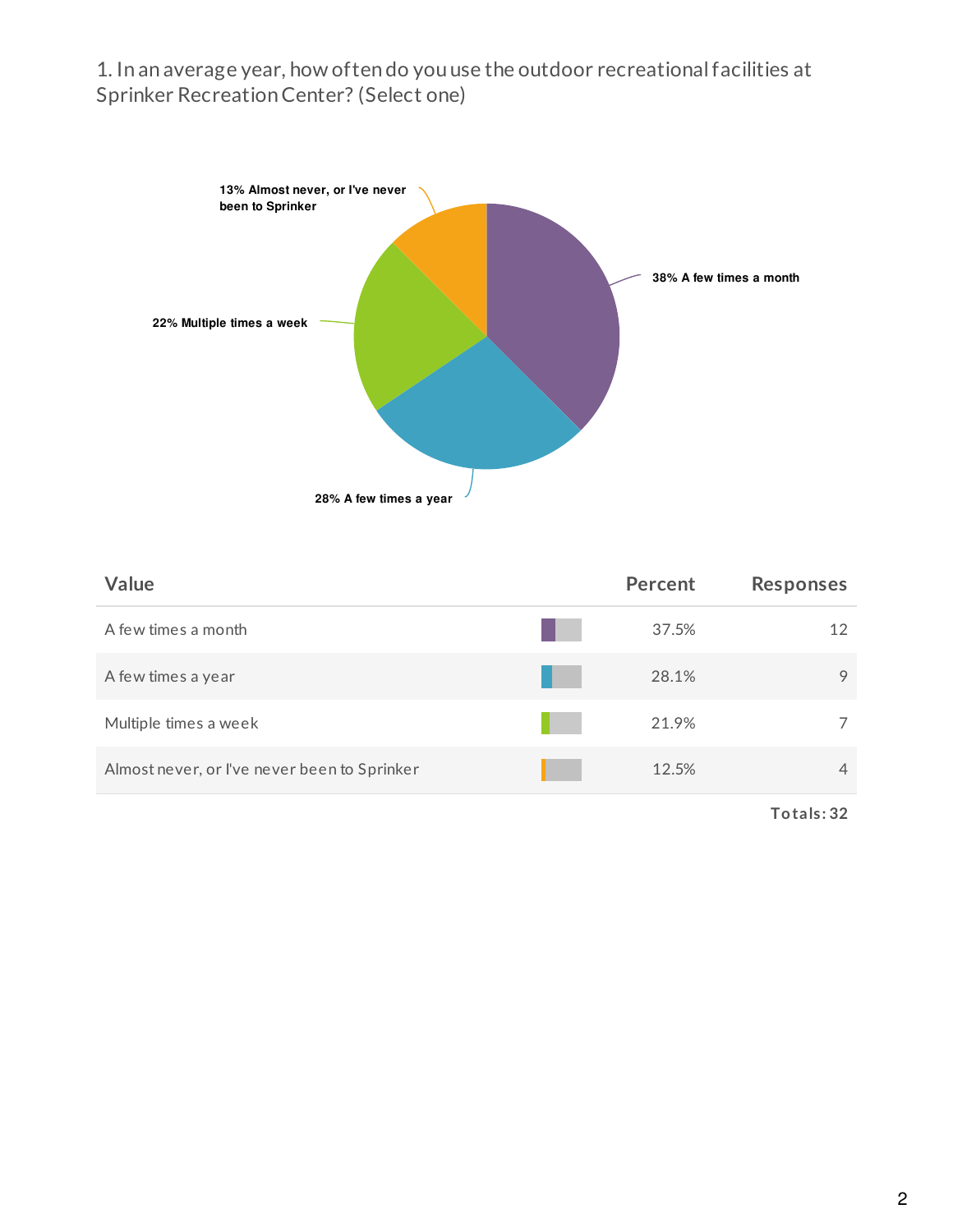## 2. What's the primary reason you don't use the outdoor facilities at Sprinker more often? (Select one)



| Value                                                              | Percent | <b>Responses</b> |
|--------------------------------------------------------------------|---------|------------------|
| Other - please specify                                             | 33.3%   | 4                |
| I'm not interested in the current outdoor activities or facilities | 25.0%   | 3                |
| I don't know what's offered there                                  | 25.0%   | 3                |
| There are not enough free activities or events                     | 8.3%    |                  |
| It's difficult to get to Sprinker                                  | 8.3%    |                  |
|                                                                    |         |                  |

**Totals: 12**

| Other - please specify                         | Count |
|------------------------------------------------|-------|
| Don't use sports features as much as I used to |       |
| Other facilities are closer                    |       |
| To many homeless and drug using teeangers      |       |
| aging equipment, not a welcoming environment   | 1     |
| Totals                                         |       |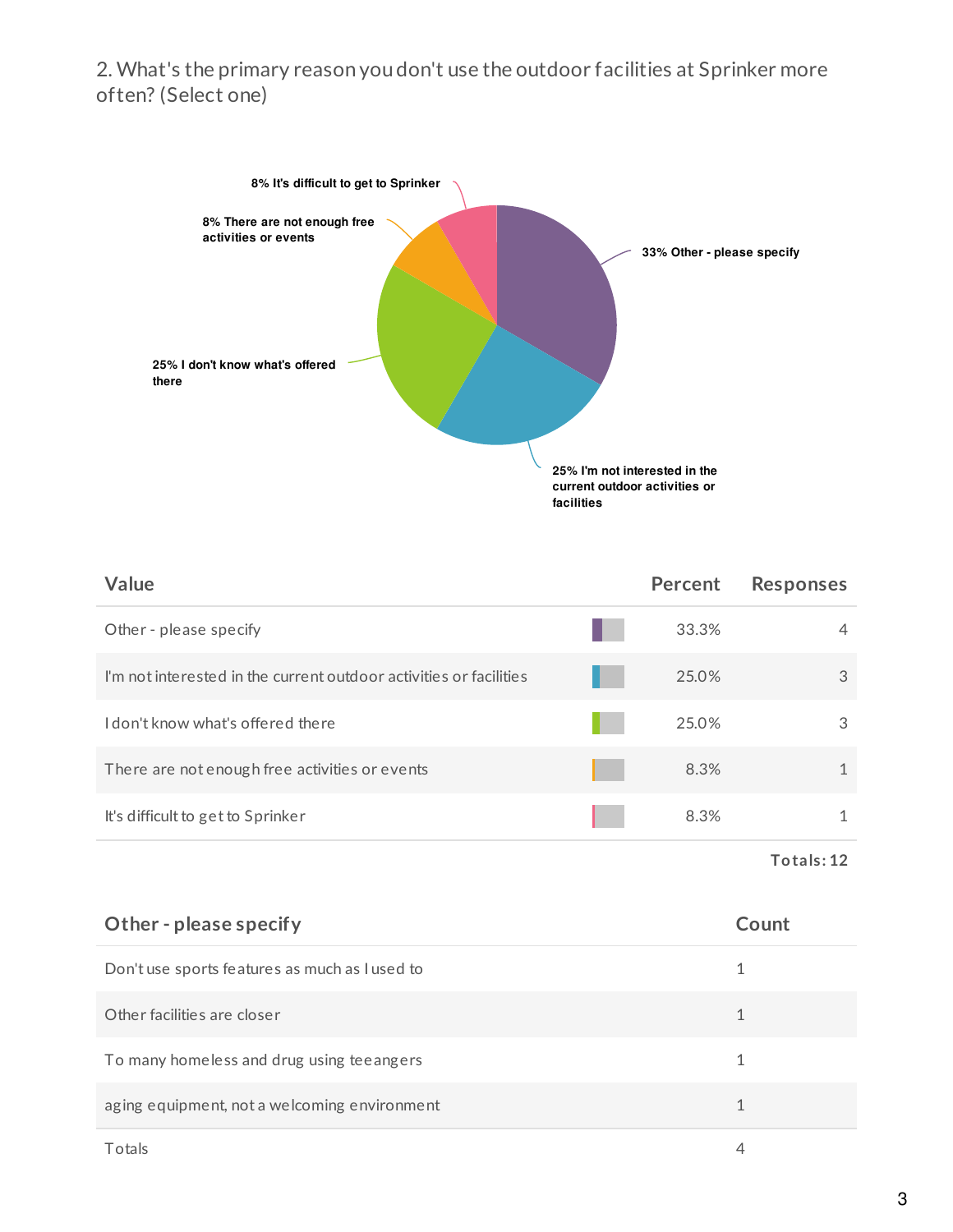

| specify                      | or mese<br>soltball lielus | courts           |
|------------------------------|----------------------------|------------------|
| Value                        | <b>Percent</b>             | <b>Responses</b> |
| Other - please specify       | 40.6%                      | 13               |
| Play area                    | 28.1%                      | 9                |
| Climbing rocks               | 21.9%                      | $\overline{7}$   |
| I don't use any of these     | 21.9%                      | 7                |
| Base ball or softball fields | 15.6%                      | 5                |
| Skate park                   | 9.4%                       | 3                |
| Basketball courts            | 3.1%                       | $\mathbf{1}$     |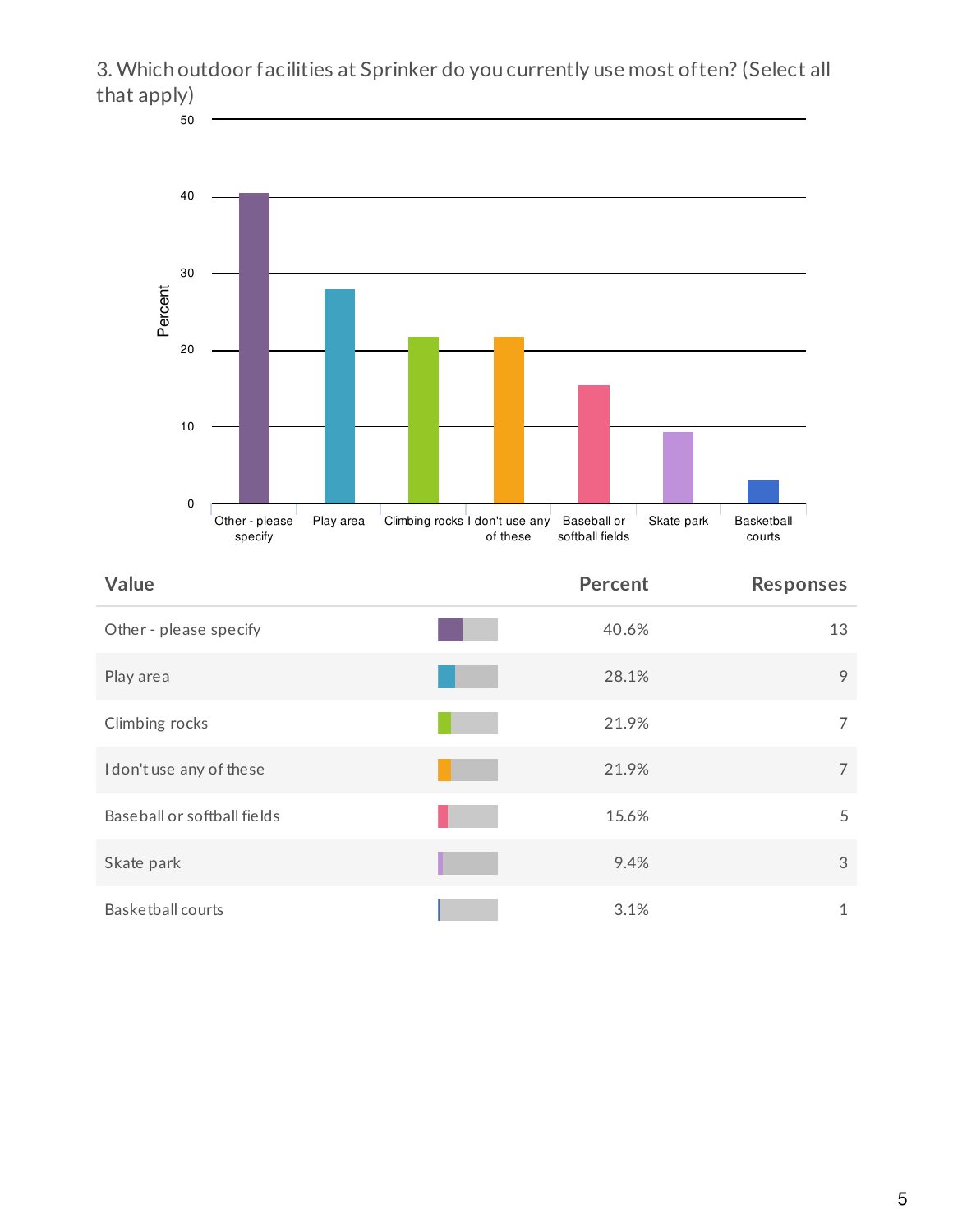## **Other - please specify Count**

| Back Field (behind fenced ball field)                                                                                                                                                                                               | $\overline{2}$ |
|-------------------------------------------------------------------------------------------------------------------------------------------------------------------------------------------------------------------------------------|----------------|
| Area behind the fields as part of Amtgard and the woods.                                                                                                                                                                            | $\mathbf 1$    |
| Back field                                                                                                                                                                                                                          | $\mathbf{1}$   |
| Hiking trails in the Bresman Forest: have used and walked these woods for over 25 years! Have<br>participated in organised clean-ups and feel personally concerned over changes I have<br>witnessed during the last 10 years.d over | $\mathbf{1}$   |
| Open field behind the baseball fields.                                                                                                                                                                                              | 1              |
| Parking lot                                                                                                                                                                                                                         | 1              |
| The field in the very back behind the baseball fields. (Amtgard)                                                                                                                                                                    | 1              |
| The forest-field "small hill" area on the north-north-west edge                                                                                                                                                                     | 1              |
| Trails in Bresemann Forest                                                                                                                                                                                                          | 1              |
| field behind Baseball fields                                                                                                                                                                                                        | 1              |
| junk in the trunkfood trucksice bumper cars                                                                                                                                                                                         | 1              |
| walking                                                                                                                                                                                                                             | 1              |
| Totals                                                                                                                                                                                                                              | 13             |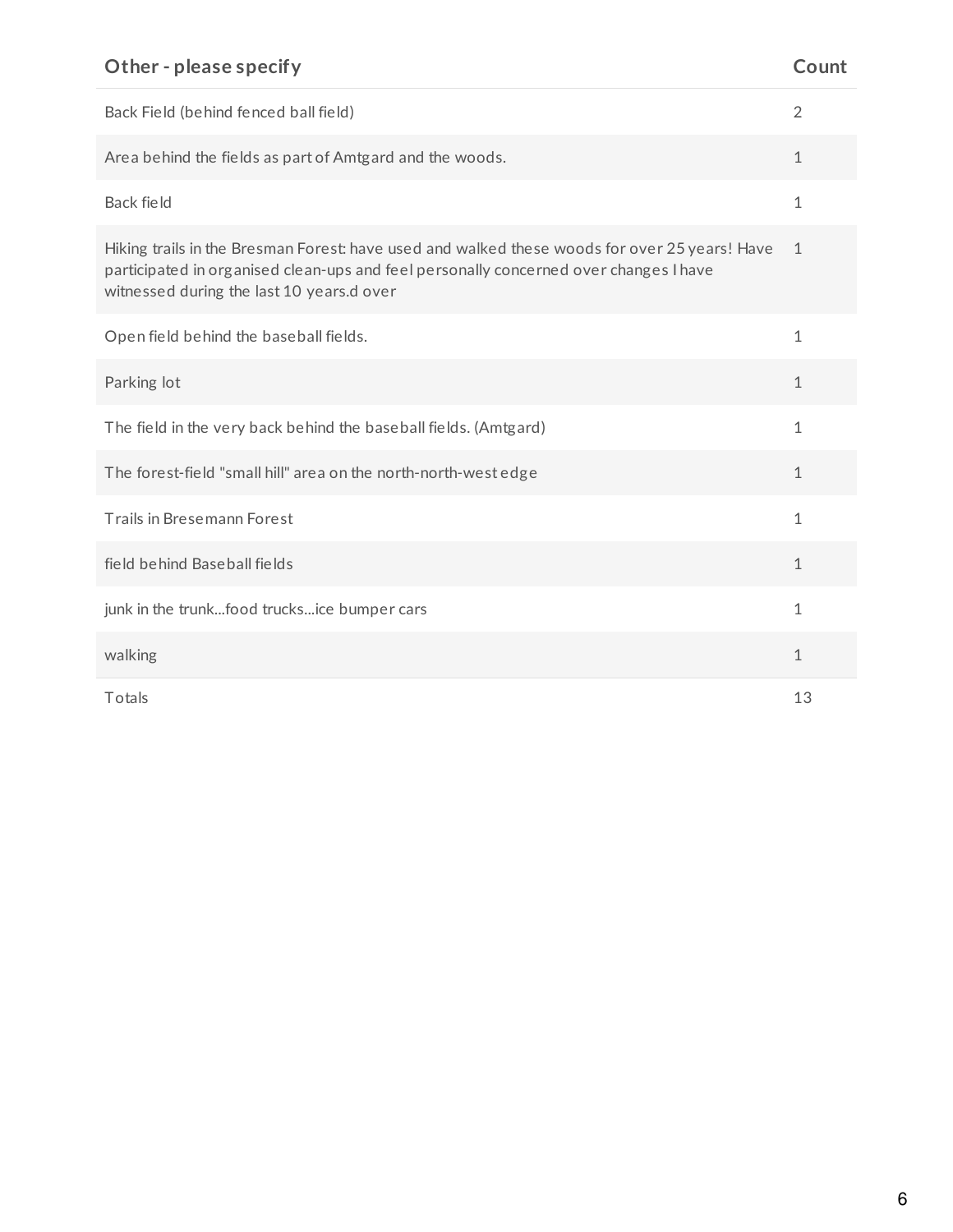4. Pierce County Parks regularly hosts outdoor community events at Sprinker (for example, annual car show, food truck festival.)List any outdoor events you have attended at Sprinker or would like to attend in the future.



## **ResponseID Response**

| 26 | Mobile Food Fest Car Show                                                                                                     |
|----|-------------------------------------------------------------------------------------------------------------------------------|
| 27 | food truck, junk in the trunk                                                                                                 |
| 28 | Car show                                                                                                                      |
| 29 | Ice shows and skating events                                                                                                  |
| 30 | Wasn't aware before today interested in food truck festival or a movie in the park night.<br>If there was a poo I would come. |
| 31 | Car show                                                                                                                      |
| 33 | Have attended-Car show, carnival, touch a truck.                                                                              |
| 34 | Car Show, Food Truck Festival, Junk in you Trunk                                                                              |
| 35 | Food Truck Festival, Junk in the Trunk                                                                                        |
| 36 | Car show Skate day/Roller Derby/Chicks'n'bowls                                                                                |
| 39 | The ones I attend at sprinker arent community events but weekly larping with friends.                                         |
| 40 | Food truck festival                                                                                                           |
| 41 | Food truck festival                                                                                                           |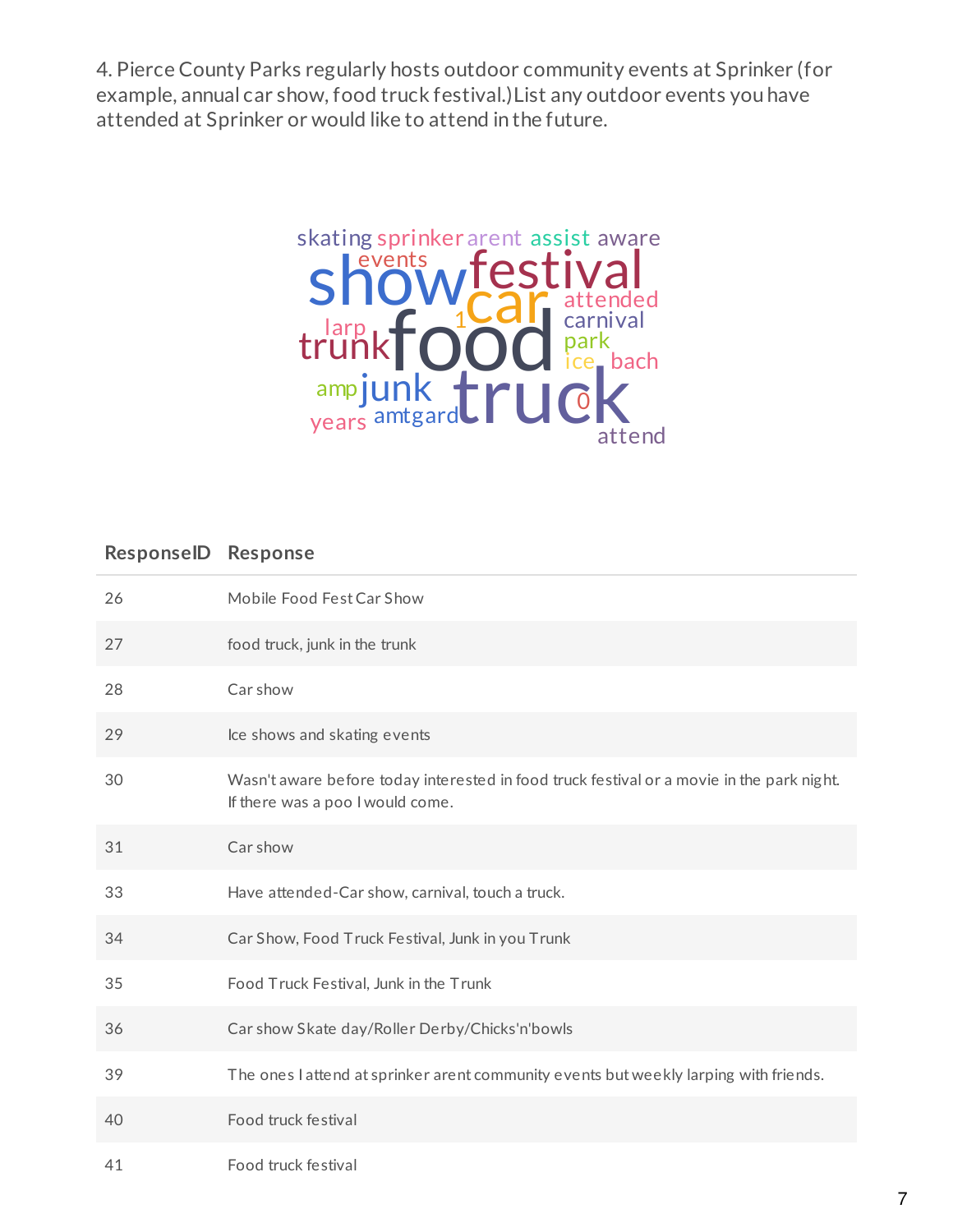| 42 | The "swap meet" and the "carnival".                                                                                                                                                                                                                                                                                                                                         |
|----|-----------------------------------------------------------------------------------------------------------------------------------------------------------------------------------------------------------------------------------------------------------------------------------------------------------------------------------------------------------------------------|
| 43 | I primarily go to the park to assist and to play games with Amtgard (LARP)                                                                                                                                                                                                                                                                                                  |
| 46 | Amtgard, the fantasy LARP, every Sunday, for nearly 16 years.                                                                                                                                                                                                                                                                                                               |
| 49 | Haven't been to sprinker in years.                                                                                                                                                                                                                                                                                                                                          |
| 50 | I go to those foam-sword fighting things sometimes. Very fun!                                                                                                                                                                                                                                                                                                               |
| 52 | Food Trucks, Junk in trunk.                                                                                                                                                                                                                                                                                                                                                 |
| 53 | <b>Food Truck Festival</b>                                                                                                                                                                                                                                                                                                                                                  |
| 56 | Car show, ice skating                                                                                                                                                                                                                                                                                                                                                       |
| 58 | Car show, food truck festival, junk in the trunk                                                                                                                                                                                                                                                                                                                            |
| 59 | Classic Cars show, Summer musical presentation of reggea band (event name unknown),<br>Hydro races (again, exact reference unknown), are a few that we attended in the<br>summer season of '19. Would love to see/hear more musical events, of ANY gendre!<br>Bring on the classical strings and let us spend regular evenings listening to Bach<br>& de Bussy in the park! |
| 61 | Food truck festivals, farmers markets, flea markets, music                                                                                                                                                                                                                                                                                                                  |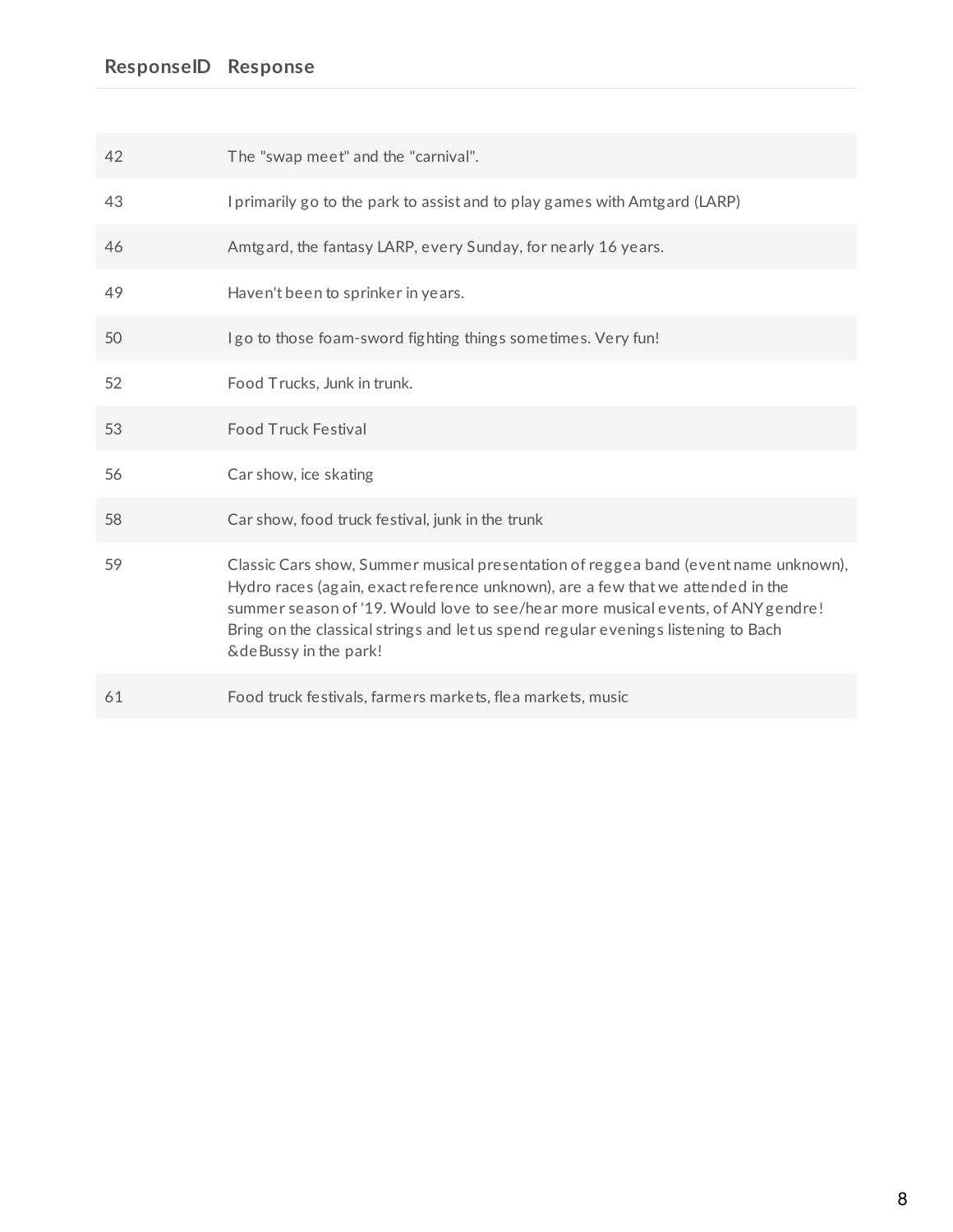5. Do you have comments or concerns about any of Sprinker's existing outdoor recreationalfacilities or events?



## **ResponseID Response**

| 26 | While the parking is good, there aren't really good seating and relaxing areas for the<br>events. Why aren't those in the park next door?                        |
|----|------------------------------------------------------------------------------------------------------------------------------------------------------------------|
| 27 | noi like the food truck being in the fence area now                                                                                                              |
| 29 | Yes; they are old and outdated                                                                                                                                   |
| 30 | The climbing wall and skate park should stay. Maybe revamp, but don't eliminate.                                                                                 |
| 31 | <b>No</b>                                                                                                                                                        |
| 33 | No                                                                                                                                                               |
| 34 | <b>NA</b>                                                                                                                                                        |
| 35 | Would love more lights on walkways and parking area. I felt very uncomfortable walking<br>to my car in the dark after softball games.                            |
| 37 | A covered area in the backfield would be great! As well as year-round bathrooms.                                                                                 |
| 38 | A covered area in the backfield would be great! As well as year-round bathrooms.                                                                                 |
| 42 | Not at this time.                                                                                                                                                |
| 43 | It is such a long walk to the restrooms from the back field, and there is not any picnic<br>areas back there to easily use we have to bring our own tables, etc. |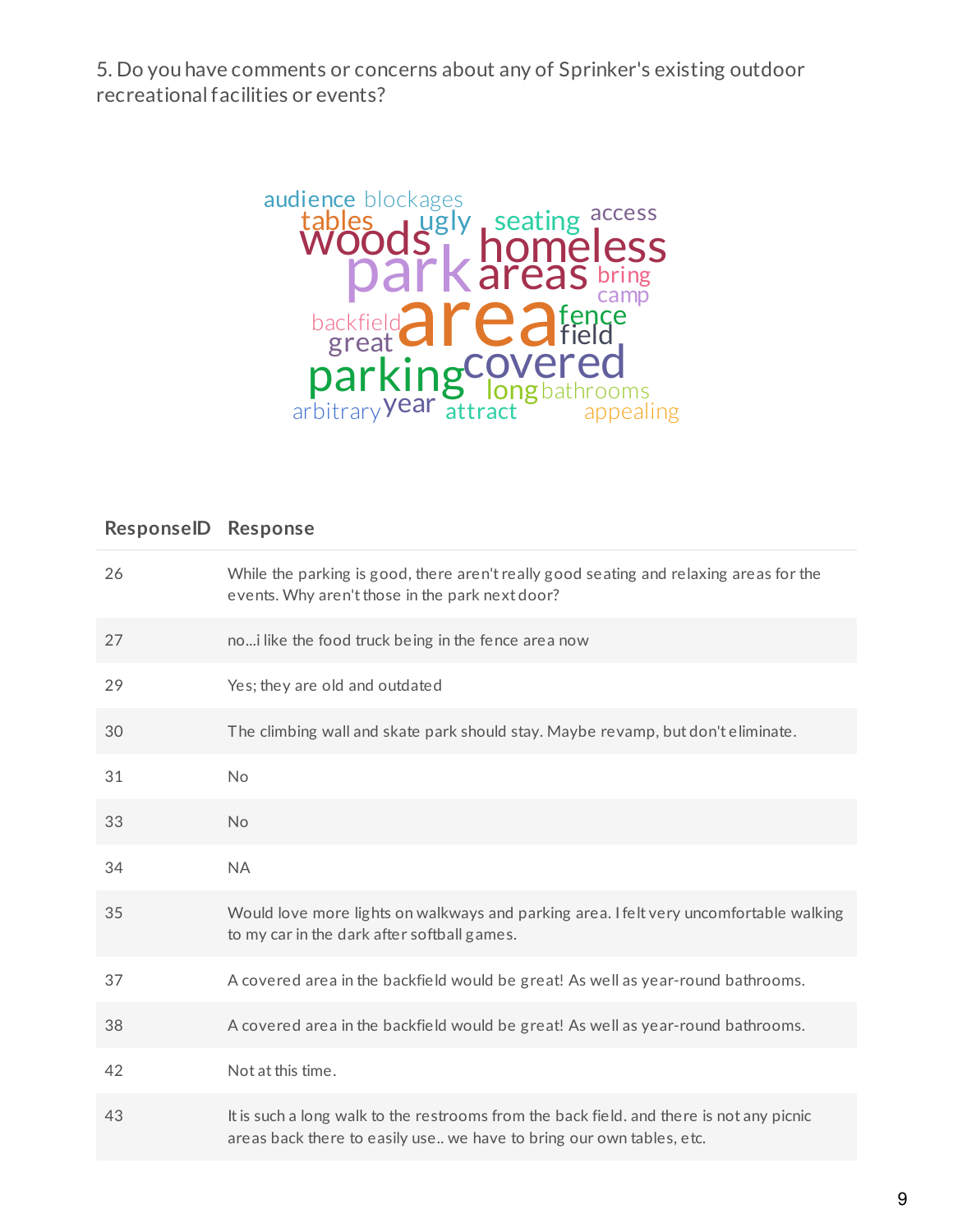| 46 | There is a complete lack of seating/tables in the back field. We have been using this<br>park for years, and when it's rain and ugly, we still come. Having a covered area, and<br>some seating/tables would make the place much more useful to our group.                                                                                               |
|----|----------------------------------------------------------------------------------------------------------------------------------------------------------------------------------------------------------------------------------------------------------------------------------------------------------------------------------------------------------|
| 52 | Need to keep the homeless out of the parks and woods.                                                                                                                                                                                                                                                                                                    |
| 53 | <b>No</b>                                                                                                                                                                                                                                                                                                                                                |
| 54 | The reason I don't take my family is the audience you attract. Too many pot smoking<br>teenagers and other use of drugs. Too many homeless people on and around grounds.<br>Not appealing to me and my family and friends                                                                                                                                |
| 57 | Just making sure there are enough parking spots and better access in and out while<br>driving                                                                                                                                                                                                                                                            |
| 59 | VERY CONCERNED: re: trail blockages marked "Closed for restoration"! These that<br>have been closed are the most indigineous (sic?) areas of the woods. RESTORATION<br>FOR WHAT??? Really seems arbitrary to mesuspiciously close to private homeowner's<br>property that have caused problems before. Have they been shown "special<br>considerations"? |
| 61 | It seems unfriendly and run-down. Why is there such a long, ugly fence? Not comfortable<br>with the homeless folks who park there or camp in the woods.                                                                                                                                                                                                  |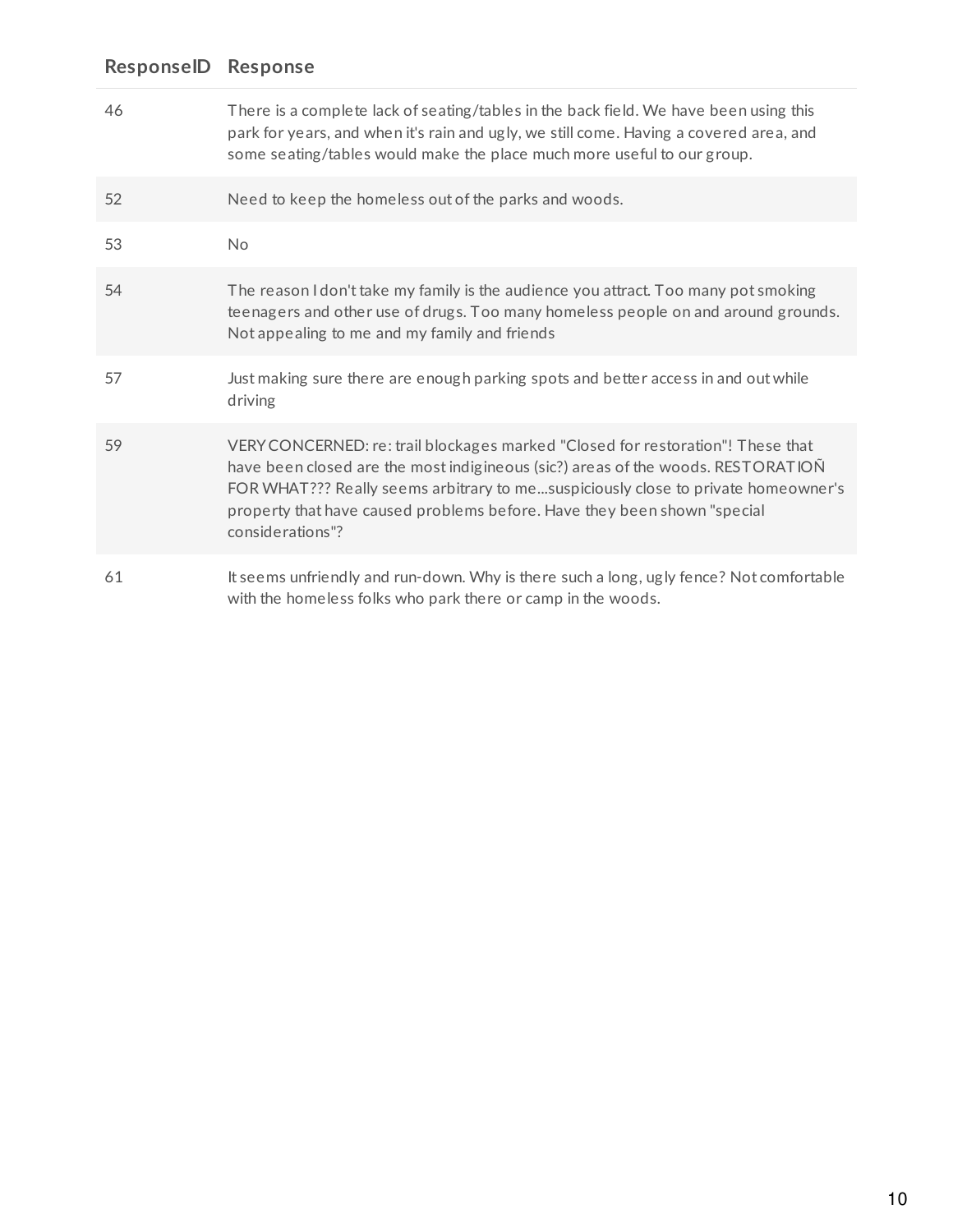6. Of the proposed program elements, which are the most important to you? (Select up to three)



| Value                | <b>Percent</b> | Responses      |
|----------------------|----------------|----------------|
| Walking trails       | 50.0%          | 12             |
| Flexible event space | 37.5%          | 9              |
| Open lawn areas      | 37.5%          | 9              |
| Picnic are as        | 37.5%          | 9              |
| Spray park           | 37.5%          | 9              |
| Formal park entry    | 29.2%          | $\overline{7}$ |
| Playground           | 20.8%          | 5              |
| Public art           | 16.7%          | $\overline{4}$ |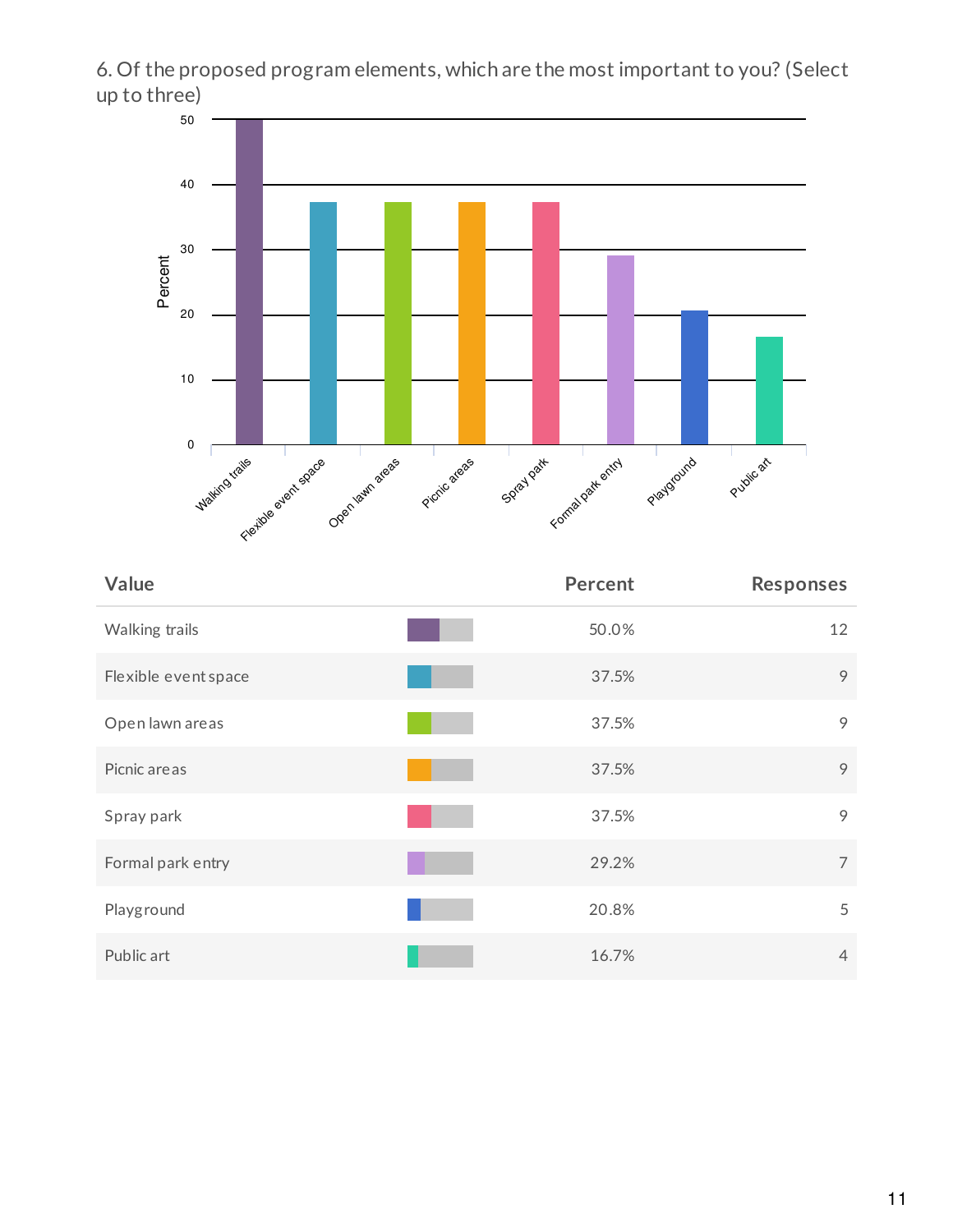7. Share comments about your favorite program elements.

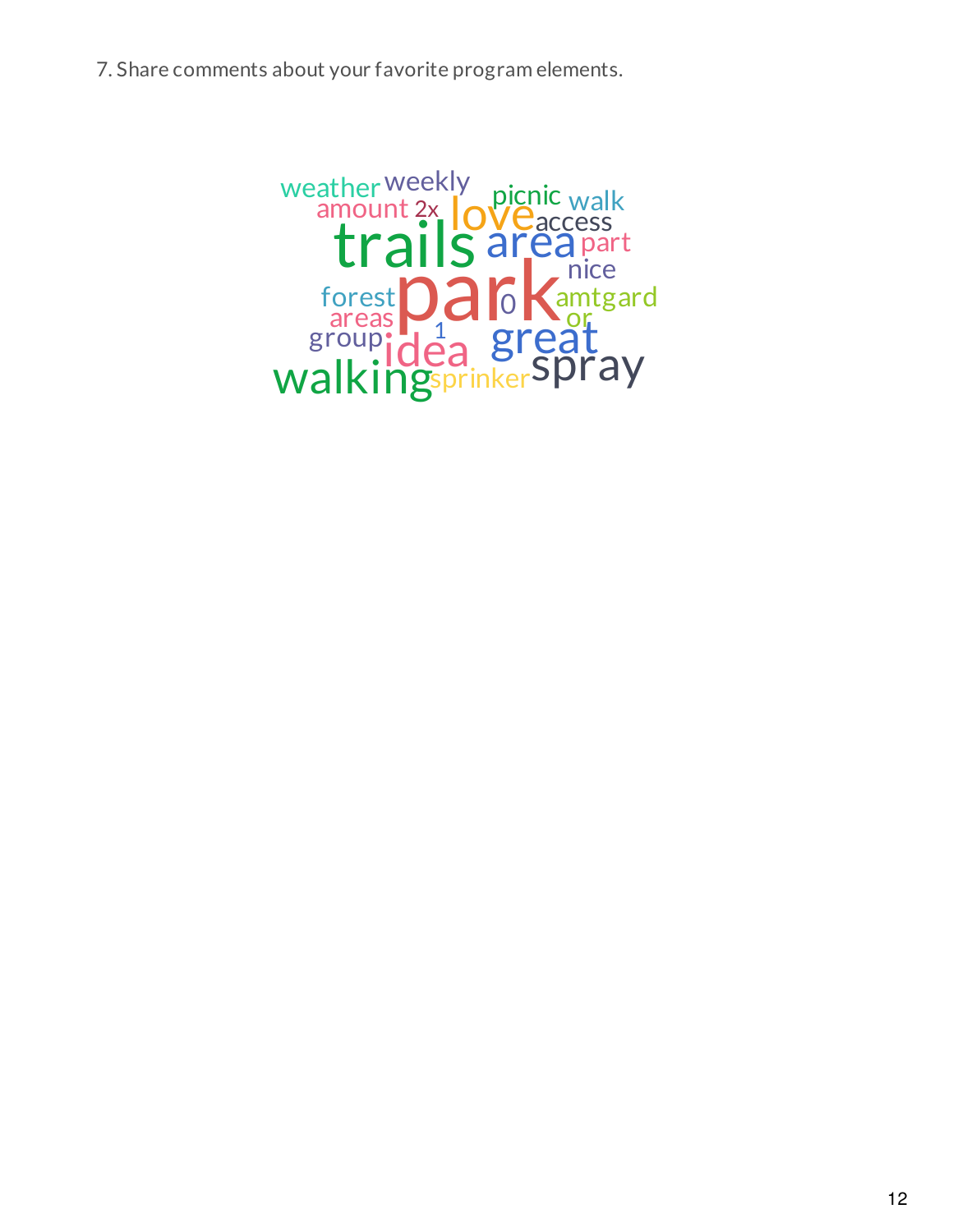## **ResponseID Response**

| 30 | I like the idea of a spray park and even pool. Picnic areas by playground or by forest<br>would be nice for a fair weather get away. I also do like the idea of bringing in art and a<br>cooler entrance. I was a stay at home for 4 years and we loved finding "fun" parks to<br>spend the day with mommies and kiddos. This is currently not one of them, but has<br>definite potential. |
|----|--------------------------------------------------------------------------------------------------------------------------------------------------------------------------------------------------------------------------------------------------------------------------------------------------------------------------------------------------------------------------------------------|
| 33 | Spray park and opening central plaza                                                                                                                                                                                                                                                                                                                                                       |
| 34 | I think a formal park entry is a great idea and will be welcoming, also the walking trails<br>will a great addition in conjunction with the Bresemann forest trails.                                                                                                                                                                                                                       |
| 37 | I am part of the Amtgard group that uses your park 2x a week (Fri and Sun), having that<br>open area for battle games has been great as we have used Sprinker weekly since<br>1990.                                                                                                                                                                                                        |
| 38 | I am part of the Amtgard group (LARP) that has been using Sprinker weekly since 1990.<br>We love the size of the backfield and having access to the extensive trails.                                                                                                                                                                                                                      |
| 42 | For the picnic areas, having permanent shelters would be very helpful, especially<br>considering the amount of rain and inclement weather that we have in the area. Also, and<br>back field behind the baseball fields, if there was the possibility of having a covered<br>area, that would be truly nice.                                                                                |
| 43 | I like how the area is inviting to most but the walk is so far                                                                                                                                                                                                                                                                                                                             |
| 52 | I enjoy playing softball in my backdoor. Its a great time to get away from all the daily<br>stress and go play ball with friends and also meet new friends.                                                                                                                                                                                                                                |
| 54 | I would love to use the walking trails with my family and pets                                                                                                                                                                                                                                                                                                                             |
| 57 | There needs to be more walking for families to take an afternoon stroll. The splash pad<br>should be large enough to accommodate the amount of people but not block any<br>parking or access to other locations.                                                                                                                                                                           |
| 58 | Love the spray park idea.                                                                                                                                                                                                                                                                                                                                                                  |
| 61 | I walk for fitness, so more safe trails are my first vote.                                                                                                                                                                                                                                                                                                                                 |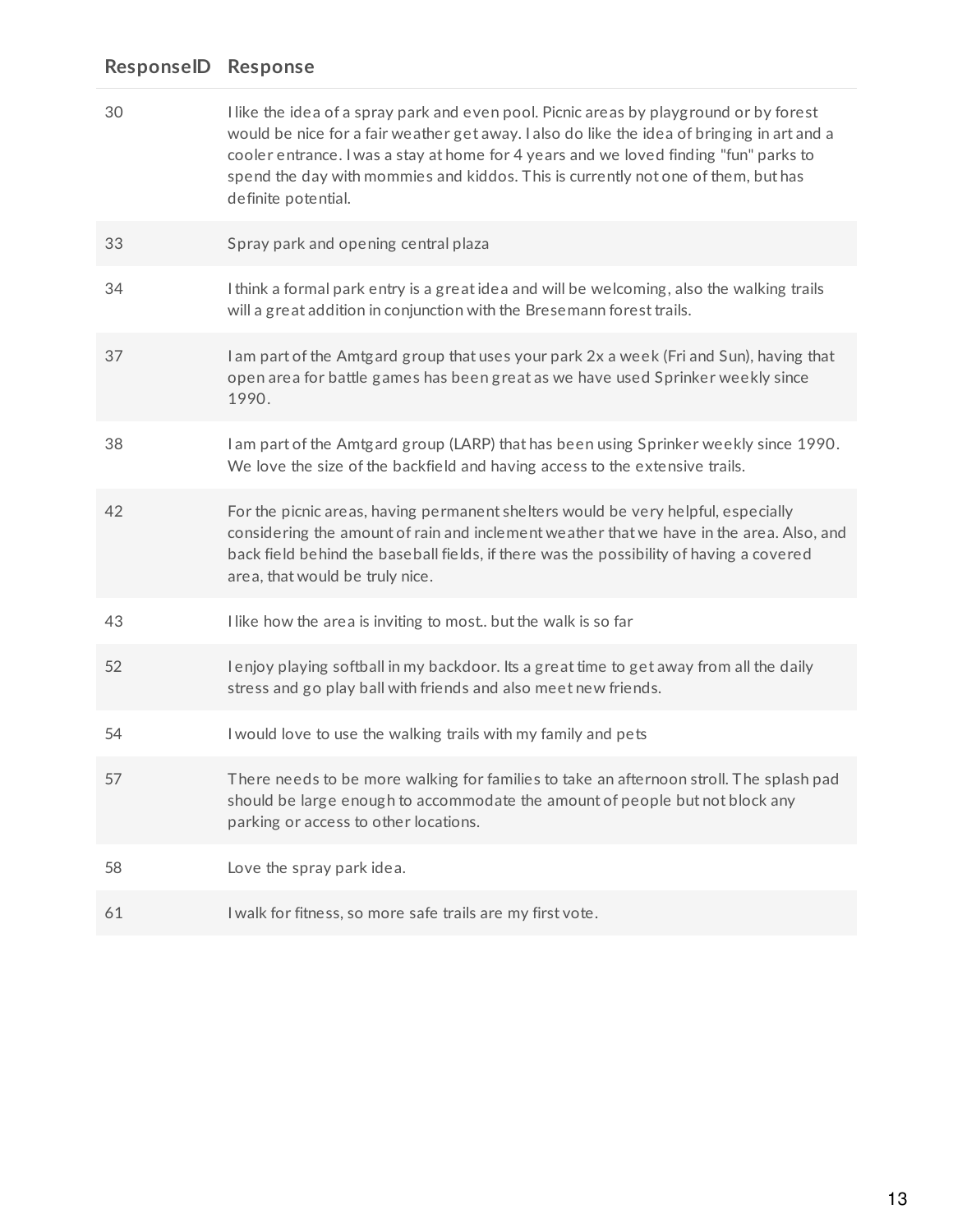8. Are there any outdoor recreationalfacilities we've missed that you'd like to see?

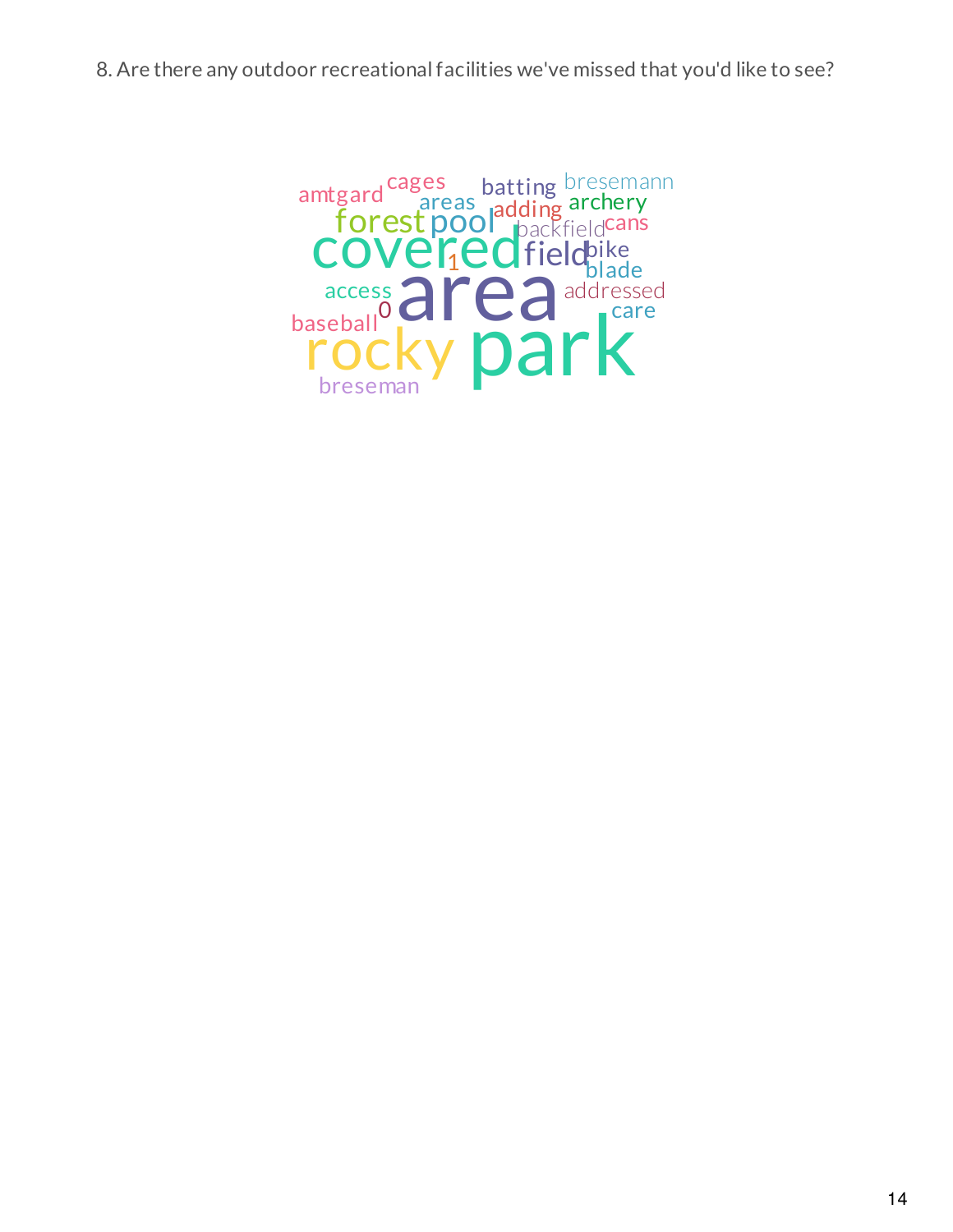## **ResponseID Response**

| 28 | Mountain bike trails in Breseman forest                                                                                                                                                                                                                            |
|----|--------------------------------------------------------------------------------------------------------------------------------------------------------------------------------------------------------------------------------------------------------------------|
| 30 | Pool! Racquetball court?                                                                                                                                                                                                                                           |
| 31 | Archery range                                                                                                                                                                                                                                                      |
| 33 | Batting cages!                                                                                                                                                                                                                                                     |
| 34 | An off leash dog park, making Bresemann forest more welcoming, removing trash and<br>graffiti in Bresemann forest and at the Sprinker Rec center area (including the climbing<br>rock). Also adding more trash cans.                                               |
| 37 | The backfield is rocky and needs a covered area.                                                                                                                                                                                                                   |
| 38 | The backfield is rocky and needs a covered area.                                                                                                                                                                                                                   |
| 40 | Shelter for the back field that we use minimum twice a week as a group that has been at<br>your park for a long time                                                                                                                                               |
| 42 | The back Field behind the baseball fields. The ground is quite rocky, is there is no<br>covered area. Those two items be really nice to be addressed and possibly taking care<br>of. (The 60-70 ppl that use it per month for Amtgard would be extremely grateful) |
| 43 | more picnic areas and easy access to restrooms from ALL of the park                                                                                                                                                                                                |
| 49 | <b>No</b>                                                                                                                                                                                                                                                          |
| 57 | Fenced in skate park that allows for skateboarding or blade classes.                                                                                                                                                                                               |
| 58 | Swimming pool                                                                                                                                                                                                                                                      |
| 61 | No.                                                                                                                                                                                                                                                                |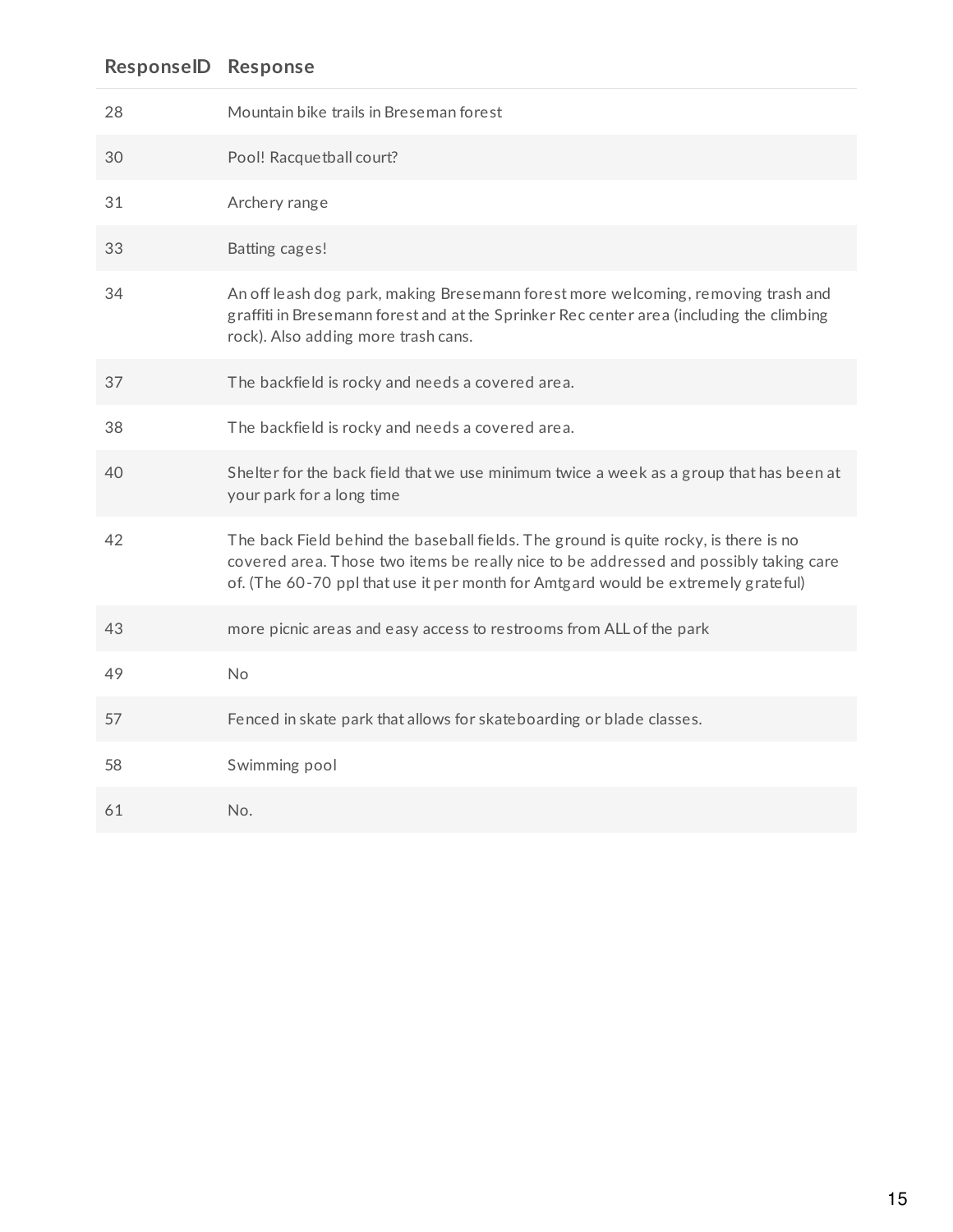9. What concerns, if any, do you have about the proposed changes to Sprinker's outdoor facilities? (Check all that apply)



## **Value Percent Responses**

| Safety or security                                                                             | 52.6% | 10 |
|------------------------------------------------------------------------------------------------|-------|----|
| Tree preservation                                                                              | 47.4% | 9  |
| Accessibility (for people with limited mobility, people using<br>wheelchairs, strollers, etc.) | 26.3% | 5  |
| Other - please specify                                                                         | 26.3% | 5  |
| The proposed facilities do not meet my needs                                                   | 15.8% | 3  |
| <b>Noise</b>                                                                                   | 5.3%  |    |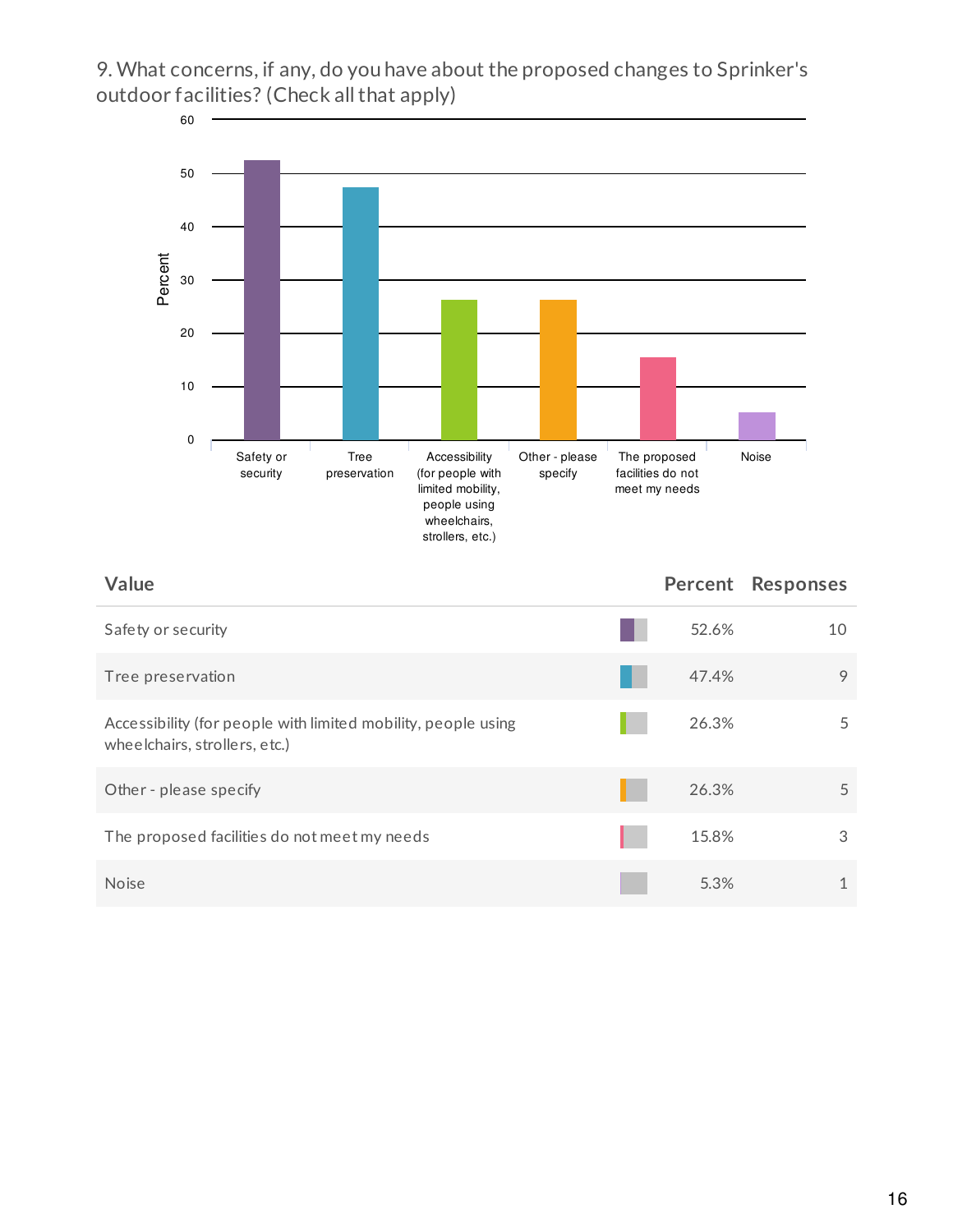## **Other - please specify Count**

| Should be across the street                                                                                                 |                |
|-----------------------------------------------------------------------------------------------------------------------------|----------------|
| The usability for the Amtgard group which meets behind the baseball fields every sunday                                     |                |
| There looks to not be enough space for us to continue meeting at Sprinker if the full plan for the<br>back field goes thru. | $\overline{1}$ |
| W                                                                                                                           |                |
| Totals                                                                                                                      |                |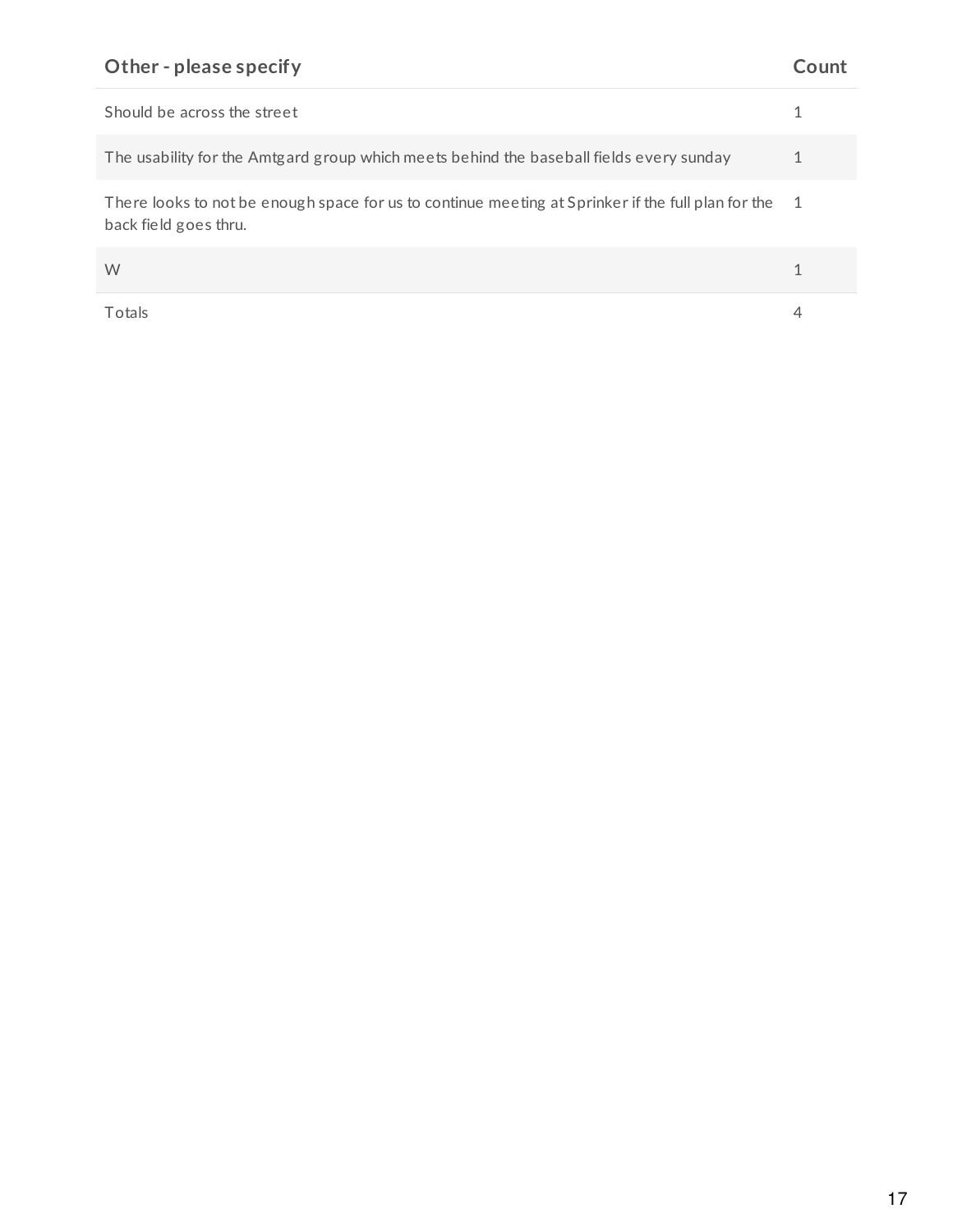## 10. What is your zip code?

| ResponselD | Response |
|------------|----------|
| 28         | 98335    |
| 29         | 98409    |
| $30\,$     | 98406    |
| 31         | 98445    |
| 33         | 98387    |
| 35         | 98387    |
| 38         | 98524    |
| 40         | 98498    |
| 41         | 98372    |
| 42         | 98498    |
| $43\,$     | 98408    |
| 49         | 98387    |
| 50         | 98502    |
| 52         | 98387    |
| 53         | 98338    |
| 54         | 98375    |
| 56         | 98597    |
| 57         | 98387    |
| 58         | 98387    |
| 61         | 98388    |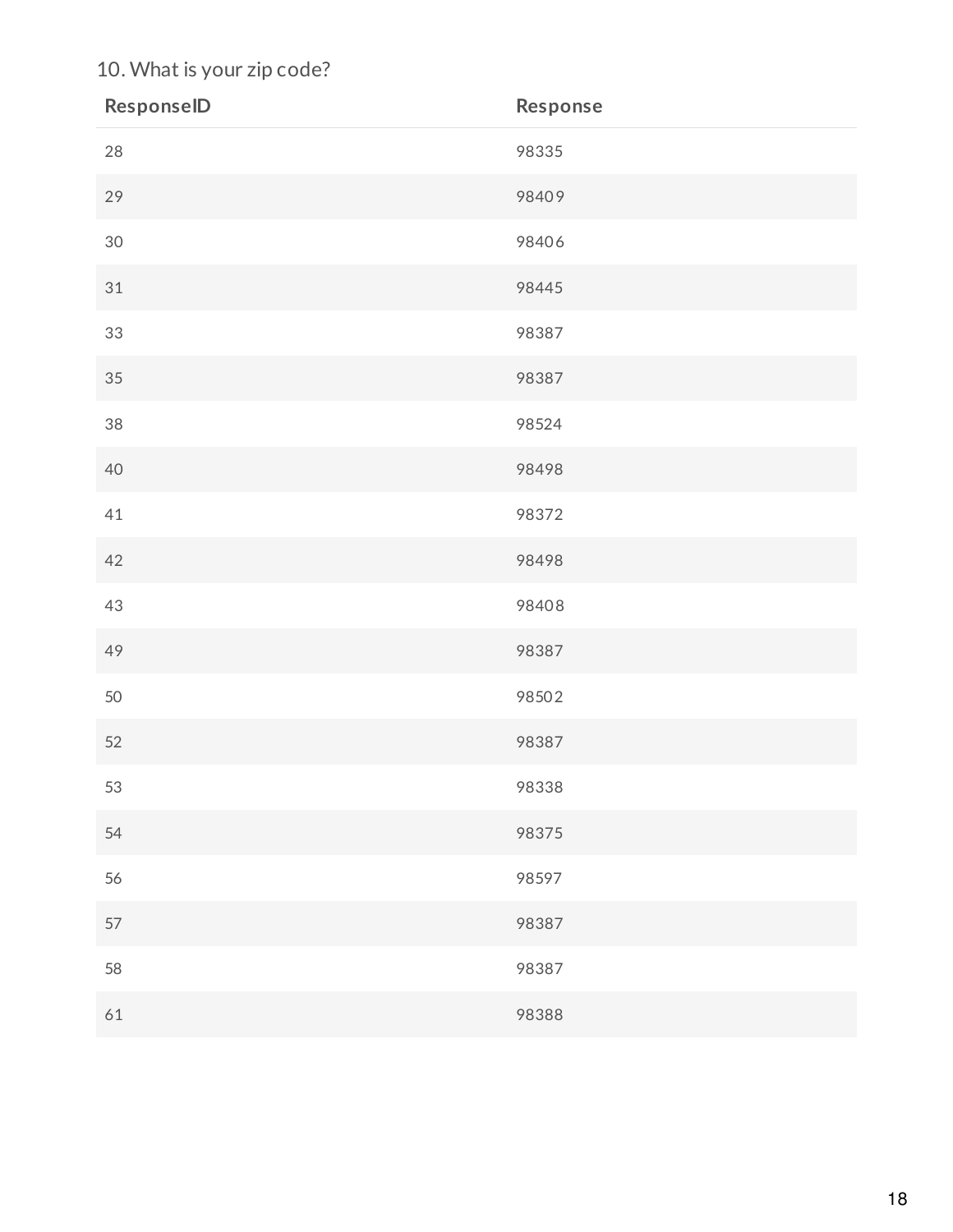## 11. What is your age?



| Value                 | <b>Percent</b> | <b>Responses</b> |
|-----------------------|----------------|------------------|
| $35 - 44$             | 33.3%          | $\overline{7}$   |
| $45 - 54$             | 23.8%          | 5                |
| 25-34                 | 14.3%          | 3                |
| $55 - 64$             | 14.3%          | $\sqrt{3}$       |
| Under 18              | 4.8%           | $\mathbf{1}$     |
| 65-74                 | 4.8%           | $\mathbf{1}$     |
| I'd prefer not to say | 4.8%           | $\mathbf{1}$     |

**Totals: 21**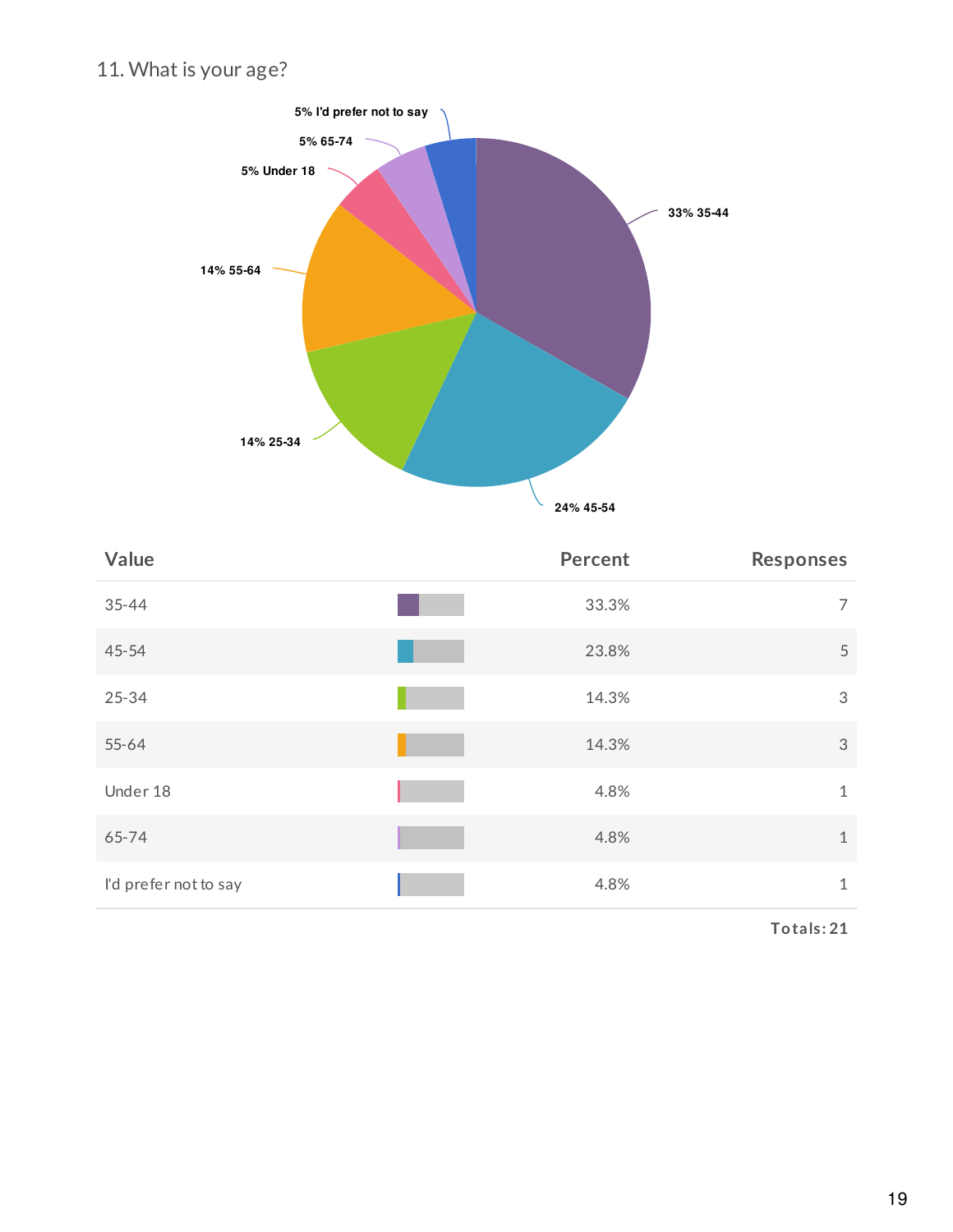

## 12. How did you hear about this survey? (Select all that apply)

| Value                                  | <b>Percent</b> | <b>Responses</b> |
|----------------------------------------|----------------|------------------|
| Social media: Facebook                 | 30.0%          | 6                |
| Other - please specify                 | 25.0%          | 5                |
| Email from community group             | 15.0%          | 3                |
| Email from Pierce County Parks         | 10.0%          | $\overline{2}$   |
| Flyer or poster                        | 10.0%          | 2                |
| Online community calendar or newspaper | 10.0%          | 2                |
| Word of mouth                          | 10.0%          | $\overline{2}$   |
| Mail                                   | 5.0%           | $\mathbf{1}$     |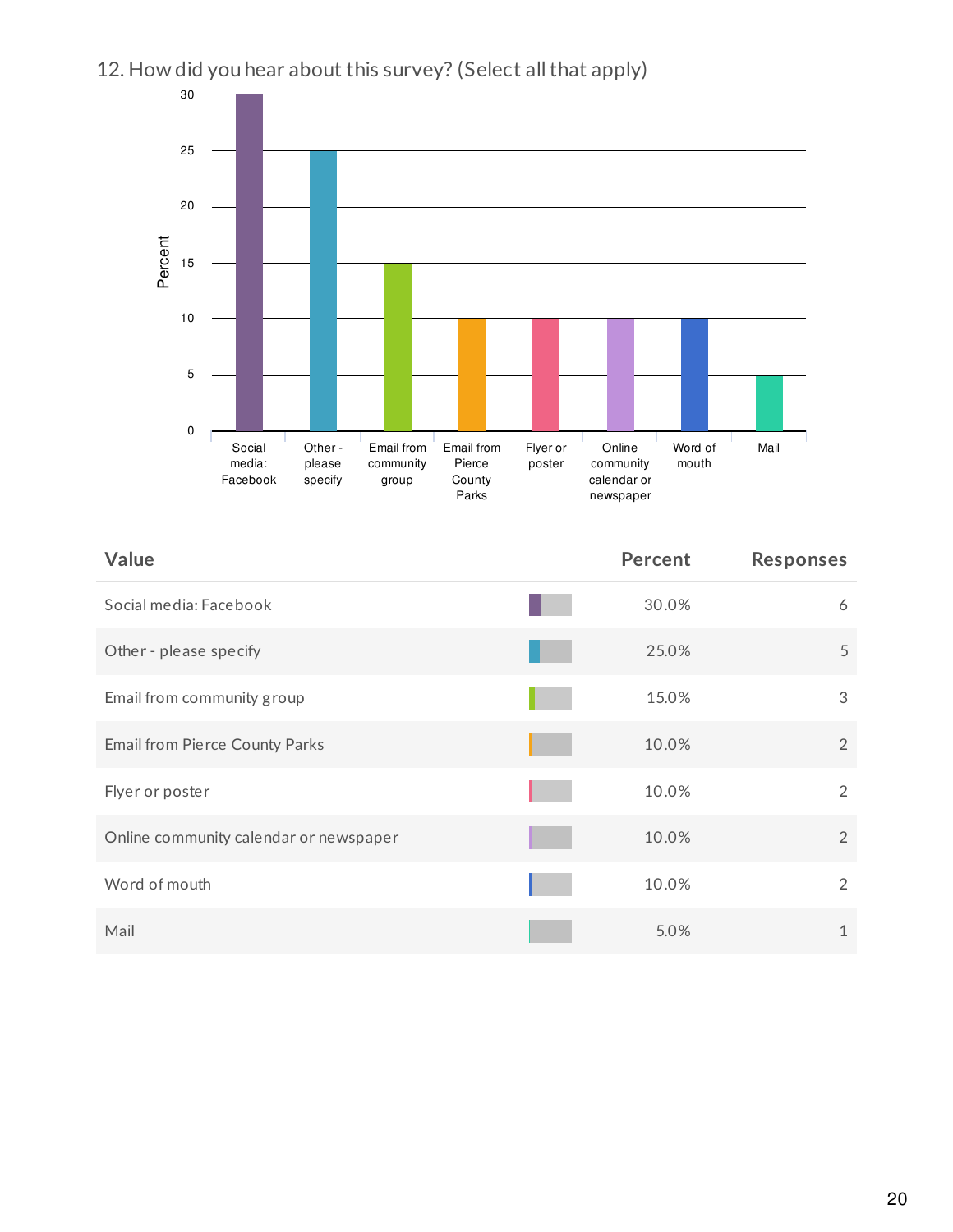## **Other - please specify Count**

| Email from school principale                                                                                                                     |  |
|--------------------------------------------------------------------------------------------------------------------------------------------------|--|
| Principal Announcement                                                                                                                           |  |
| School                                                                                                                                           |  |
| The person that is in charge of Amtgard group that uses the back Field behind the baseball<br>fields shared the article with our Facebook group. |  |
| Totals                                                                                                                                           |  |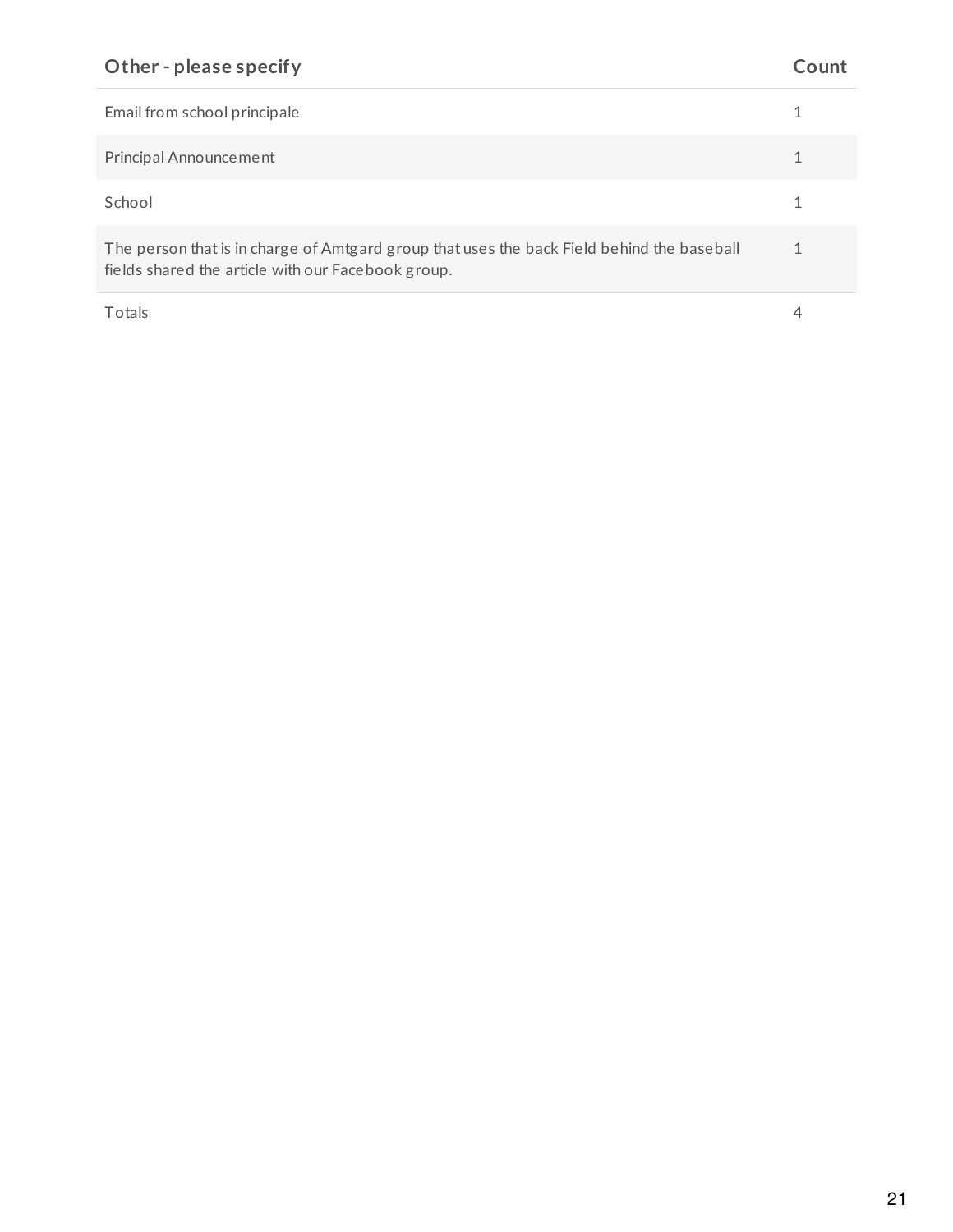13. Do you speak a language other than English at home?



| Value                 | Percent | <b>Responses</b> |
|-----------------------|---------|------------------|
| No                    | 90.0%   | 18               |
| I'd prefer not to say | 5.0%    |                  |
| Yes - please specify  | 5.0%    |                  |

**Totals: 20**

| Yes - please specify | Count |
|----------------------|-------|
| Korean               |       |
| Totals               |       |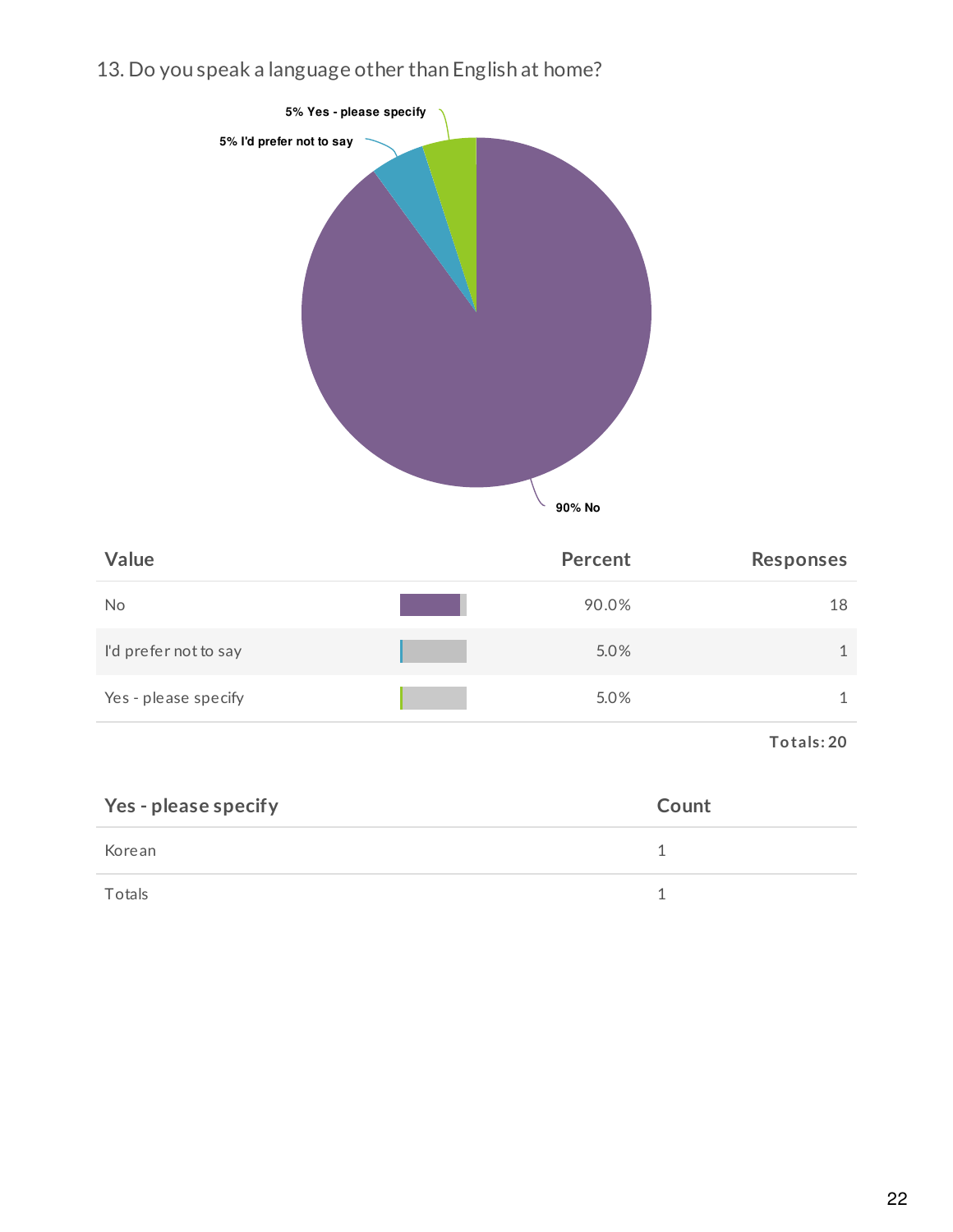14. Would accommodations in any of the following areas make engaging on this project easier or more comfortable for you? Check all that apply or describe your needs.



| None                   | 83.3% | 15 |
|------------------------|-------|----|
| Mobility               | 5.6%  |    |
| Vision                 | 5.6%  |    |
| Other - please specify | 5.6%  |    |

| Other - please specify                                         | Count |
|----------------------------------------------------------------|-------|
| Less homeless people and less drug using teenagers and adults. |       |
| Totals                                                         |       |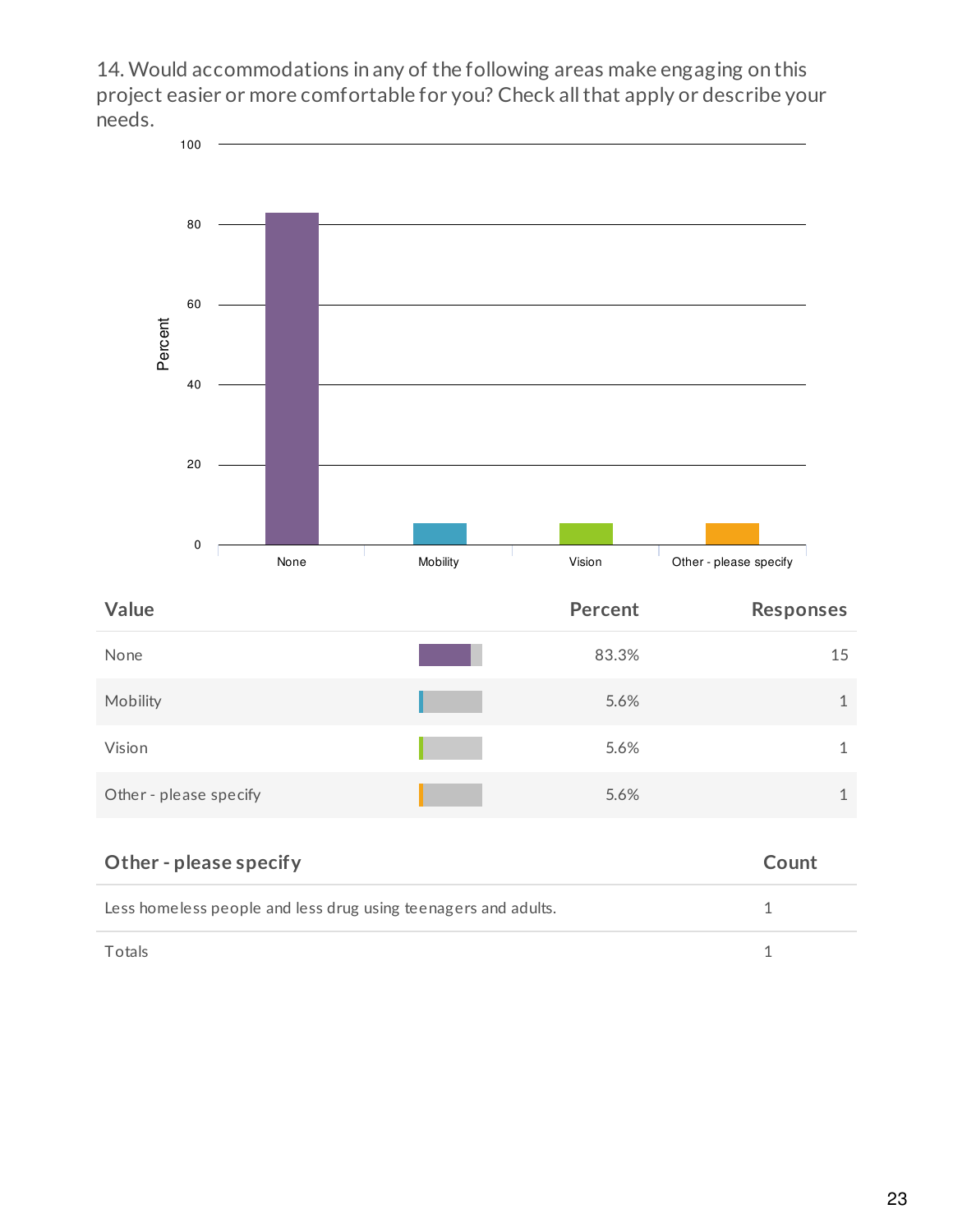## 15. Which of the following best represents your racial or ethnic heritage? (Select all that apply)



| Value                 | <b>Percent</b> | <b>Responses</b> |
|-----------------------|----------------|------------------|
| White (non-Hispanic)  | 71.4%          | 15               |
| More than one race    | 14.3%          | 3                |
| I'd prefer not to say | 14.3%          | 3                |
| Hispanic or Latinx    | 4.8%           | 1                |
| Other                 | 4.8%           | 1                |

## **Statistics**